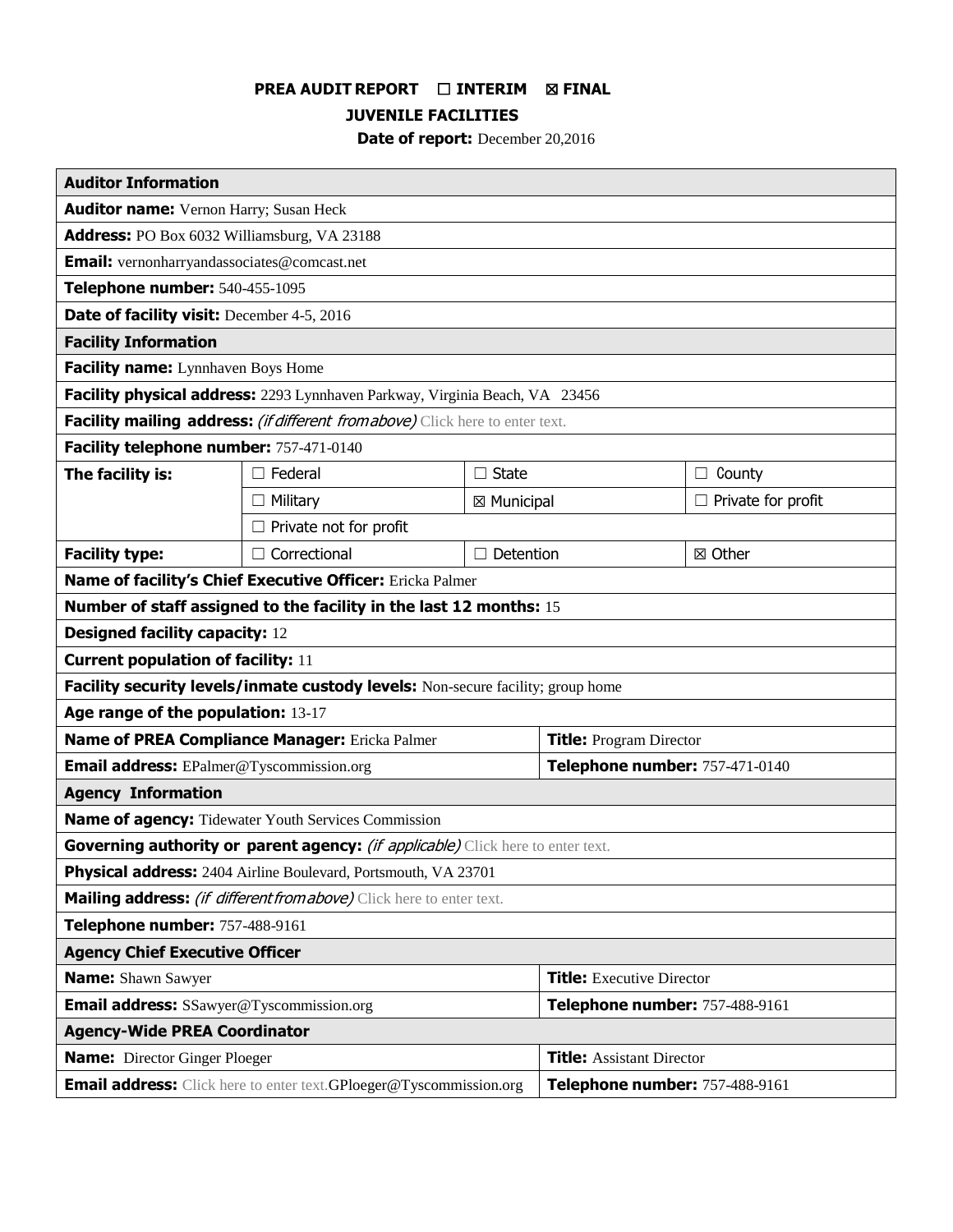#### **AUDITFINDINGS**

### **NARRATIVE**

The Lynnhaven Boys Home received an on-site PREA audit beginning December 4, 2016. This facility is one of four group homes administered by the Tidewater Youth Services Commission (TYSC) and is located in Virginia Beach, VA. This audit began at the facility site with a meeting attended by the Program Director Ericka Palmer and Assistant Program Director Bryant Joyner and PREA auditors Vernon Harry and Susan Heck. This facility is a non-secure group home with a maximum capacity of 12 residents. Ericka Palmer, Program Director and PREA Compliance Manager was interviewed. All 11 current residents were interviewed and all reported receiving vulnerability assessments and PREA education at intake. A review of resident files confirmed that residents are given vulnerability assessments on the day of intake and receive their PREA education on the same day. Residents knew how to report any victimization and articulated multiple ways to make a report. Staff members were able to describe the steps to take should they receive a report of sexual abuse or sexual harassment. Forensic examinations are conducted at Children's Hospital of the Kings Daughters which has a child advocacy center

Most Lynnhaven staff members perform multiple job functions including doing intake and vulnerability screenings. To ensure that all interview areas were covered adequately and in consideration of the auditor mandate to conduct at least ten interviews (the group home only has 9 staff and 6 relief staff) auditors began interviews by asking staff members if they were involved in intake or vulnerability assessments and added those questions to the random staff questions accordingly. There were ten staff interviewed.

On December 5, 2016 PREA Auditors met with Executive Director Shawn Sawyer and Assistant Executive Director Ginger Ploeger who is also the PREA Coordinator for TYSC. Employee background records are maintained at the administrative office and were reviewed. Administrators and human resources for the agency are located here and the specialized interviews for the PREA Coordinator, Agency Head and HR were conducted.

During the afternoon on December 5, 2016 additional field work was conducted at the Lynnhaven Boys home. The agency has an excellent relationship with the Virginia Beach Police Department (VBPD)and they respond to the facility if they need their assistance. The Lynnhaven Boys home does not conduct any pat down searches. The Virginia Beach Police department will be called if there is a need for a pat down search. Any allegations of sexual abuse or sexual harassment will also be referred to the VBPD for investigation. There are four individuals that have gone through investigator training. There were no incidents of sexual abuse or sexual harassment within the last year.

There were no findings noted during the audit.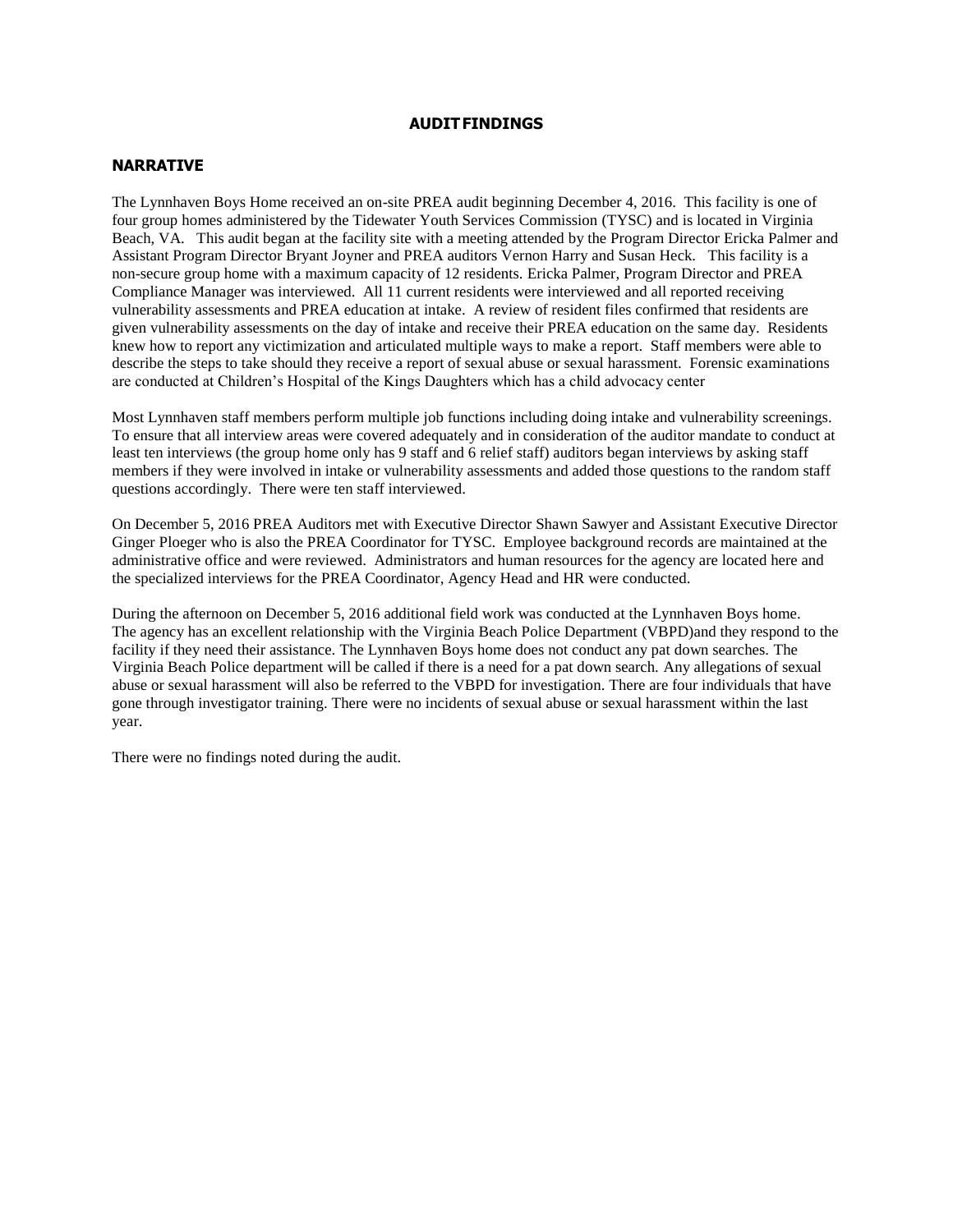### **DESCRIPTION OF FACILITY CHARACTERISTICS**

Lynnhaven Boys Home is located in Virginia Beach, VA in a primarily residential area of the city beside a main thoroughfare. The facility is a non-secure group home administered by the Tidewater Youth Services Commission which houses males from 13-17; the population on the day of the audit was ten. The facility reports the average length of stay for residents is 66.3 days. All residents are in the custody of their parents or guardians. They attend school in the community. Treatment services are provided in the community and supported with facility groups. The facility does not use isolation in any form. Behavior management is a point based reward system.

The home is an older two-story structure with a ground floor consisting of two large areas used for resident activities (one used as a group/activity room and another large room with a sitting area and television/game area), a laundry room, three areas used as staff offices (the smallest of these is also a file room with resident files and employee training records) and a staff bathroom. A camera was recently added to the group home and provides good visual for the room. The laundry room does not have a camera, however, the camera in the library area provides a good view of the laundry and residents are not allowed in the laundry area without staff supervision and the door is not shut with residents inside. The PREA bulletin board in the library area is updated and refreshed with each season and is clearly labeled as a PREA resource area. The Notice of Audit was posted on the front door and also in two other places on the first floor, including the bulletin board that posts information for parents/guardians and visitors.

The monitor for the camera system is located in the office of the Assistant Director and on all the time. The auditors reviewed the monitors which do not show any area where residents would be toileting, bathing or dressing.

Upstairs there are five bedrooms; there is one single occupancy room, two bedrooms for two residents and two bedrooms for three residents. There are two full bathrooms. The dining room and kitchen are also located on the second floor. The facility has an outside recreation yard. All areas of the facility (inside and outside) are covered with a camera system. All residents use the bathrooms for both toileting and dressing; they are not allowed to change in their rooms since most of the rooms are two or three to the room. The storage closets were adequately locked and secured.

The telephone for the residents is centrally located and numbers for making reports are posted above the phone. The main bulletin board holds information on local resources and the program director explained that the bulletin board is redone often to keep the information fresh for the residents. PREA posters are evident and in multiple places throughout the home.

Each placement is reviewed for appropriateness before a resident is accepted for Lynnhaven Boys Home. If a situation occurs after placement that necessitates a move, a resident may be moved to another of the group homes operated by TYSC or moved to another placement type or home.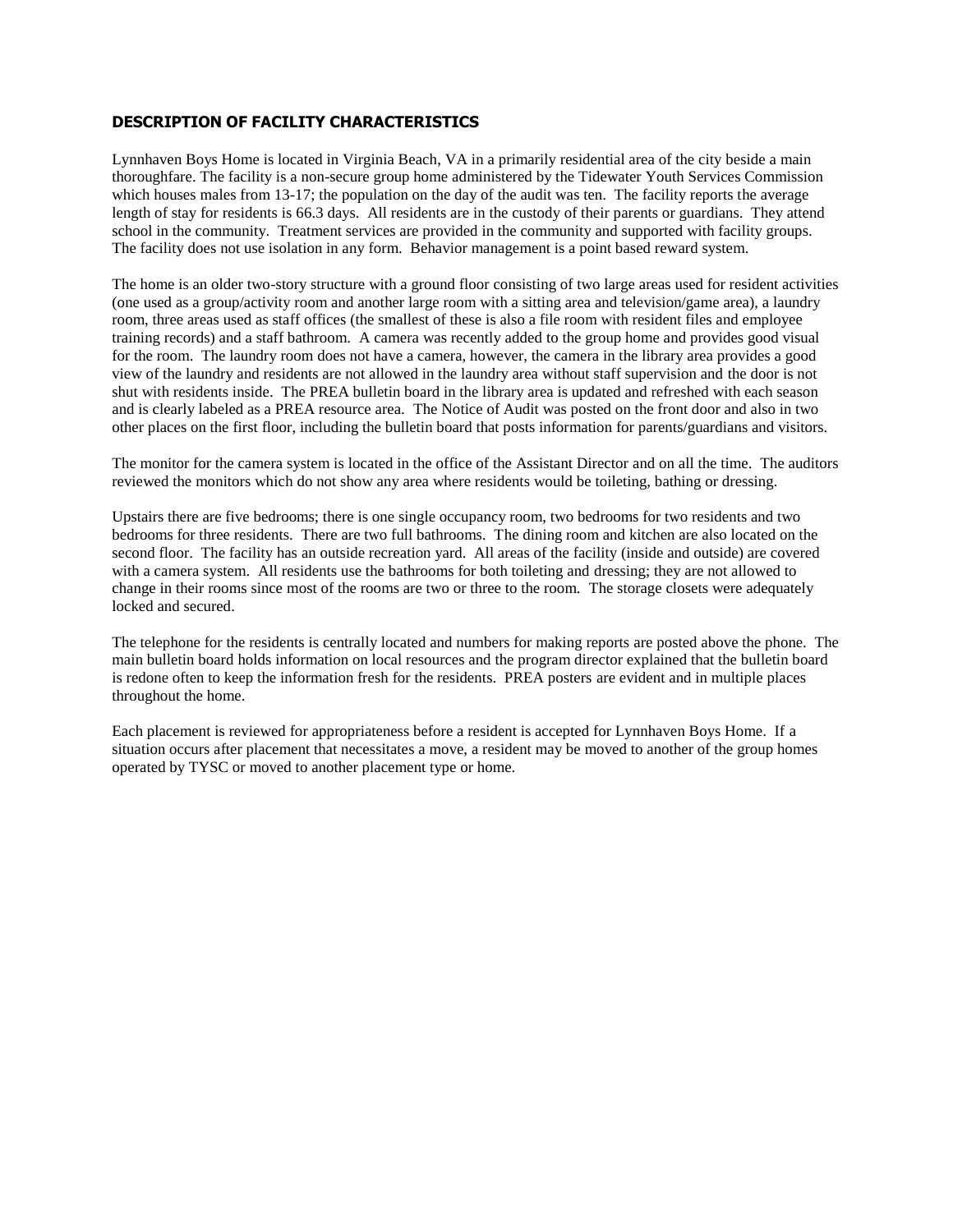## **SUMMARY OF AUDIT FINDINGS**

Click here to enter text.

Number of standards exceeded: 3

Number of standards met: 37

Number of standards not met: 0

Number of standards not applicable: 1

### **Standard 115.311 Zero tolerance of sexual abuse and sexual harassment; PREA Coordinator**

- ☐ Exceeds Standard (substantially exceeds requirement of standard)
- $\boxtimes$  Meets Standard (substantial compliance; complies in all material ways with the standard for the relevant review period)
- ☐ Does Not Meet Standard (requires corrective action)

**Auditor discussion, including the evidence relied upon in making the compliance or non-compliance determination, the auditor's analysis and reasoning, and the auditor's conclusions. This discussion must also include corrective action recommendations where the facility does not meet standard. These recommendations must be included in the Final Report, accompanied by information on specific corrective actions taken by the facility.**

#### **Evidence**

TYSC Prison Rape Elimination Act Policy Manual, 1.4.1 Zero Tolerance Policy Job Descriptions Organizational Chart

The agency has a policy mandating zero tolerance of any form of sexual abuse or sexual harassment which includes definitions. The positions of PREA Coordinator and Compliance Managers are not on the organizational chart but are clearly articulated in the job descriptions for the Deputy Director (PREA Coordinator) and the Program Director (facility based PREA Compliance Manager).

## **Standard 115.312 Contracting with other entities for the confinement of residents**

- ☐ Exceeds Standard (substantially exceeds requirement of standard)
- $\Box$  Meets Standard (substantial compliance; complies in all material ways with the standard for the relevant review period)
- ☐ Does Not Meet Standard (requires corrective action)
- ☒ Not Applicable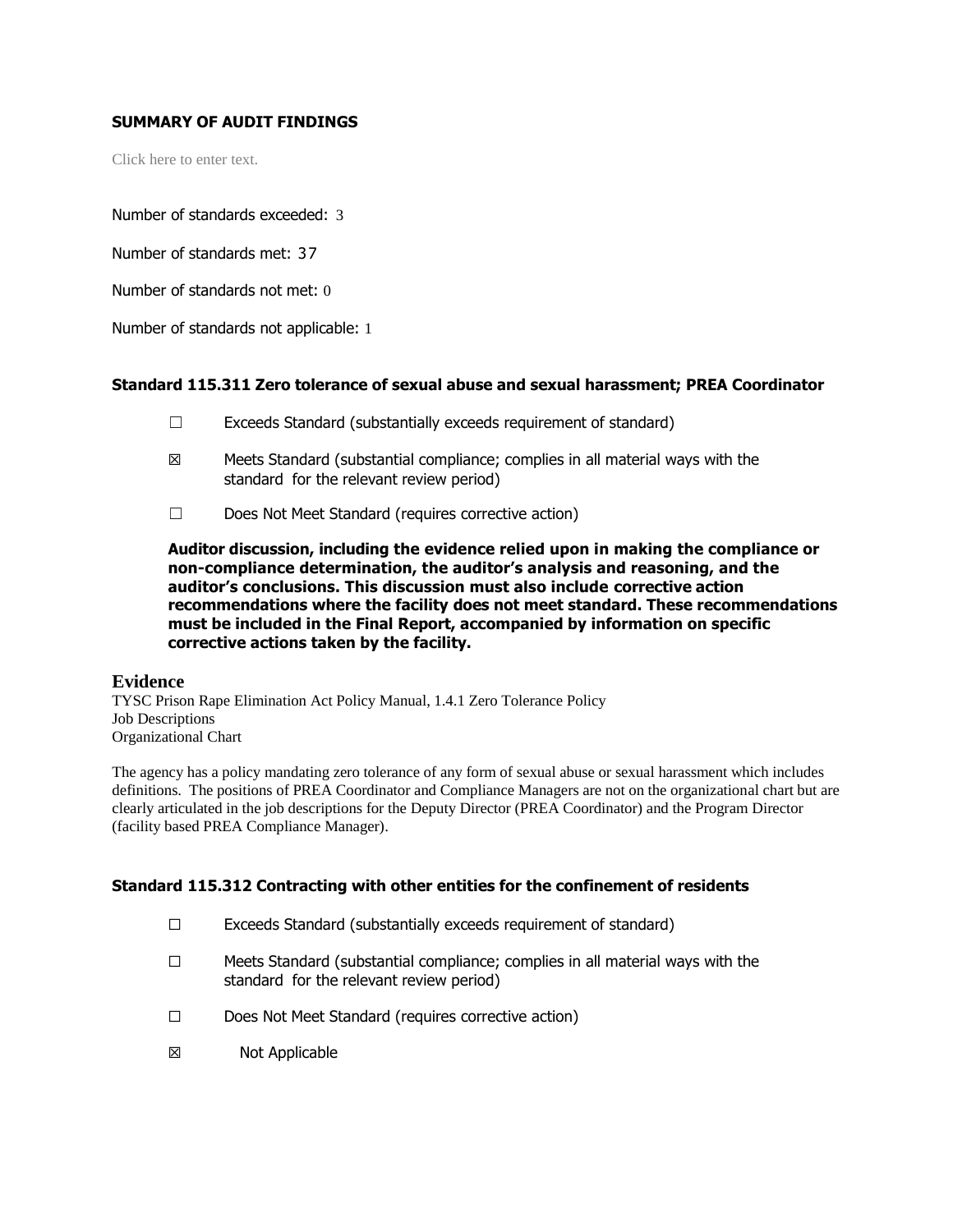NA

This agency does not contract with any other agency or entity for the confinement of its residents.

## **Standard 115.313 Supervision and monitoring**

- ☒ Exceeds Standard (substantially exceeds requirement of standard)
- ☐ Meets Standard (substantial compliance; complies in all material ways with the standard for the relevant review period)
- ☐ Does Not Meet Standard (requires corrective action)

**Auditor discussion, including the evidence relied upon in making the compliance or non-compliance determination, the auditor's analysis and reasoning, and the auditor's conclusions. This discussion must also include corrective action recommendations where the facility does not meet standard. These recommendations must be included in the Final Report, accompanied by information on specific corrective actions taken by the facility.**

#### **Evidence**

TYSC Prison Rape Elimination Act Policy Manual Staff Rosters/Personnel Records Staffing Plan Review Form Staff interviews Unannounced Rounds Log

The agency has chosen to move to the 1:8 staffing ratio ahead of the 2017 deadline and often exceeds the 1:8 staffing standards. This agency has an excellent staff retention rate and has dedicated staff who often cover for each other. They have both solid permanent staff and a cadre of part-time staff to help fill in when necessary.

PREA Policy describes staffing plan developed in accordance with standard. Reviewed Staffing Plan Review Form. Interview with agency head/PREA compliance manager indicates that this is a carefully developed plan that allows for multiple contingencies in its effort to stay compliant with staffing ratios.

Program Director and Assistant Director make unannounced rounds; these rounds are documented in a log and cover all shifts for the facility. Staff utilize video monitoring.

#### **Standard 115.315 Limits to cross-gender viewing and searches**

- $\Box$  Exceeds Standard (substantially exceeds requirement of standard)
- $\boxtimes$  Meets Standard (substantial compliance; complies in all material ways with the standard for the relevant review period)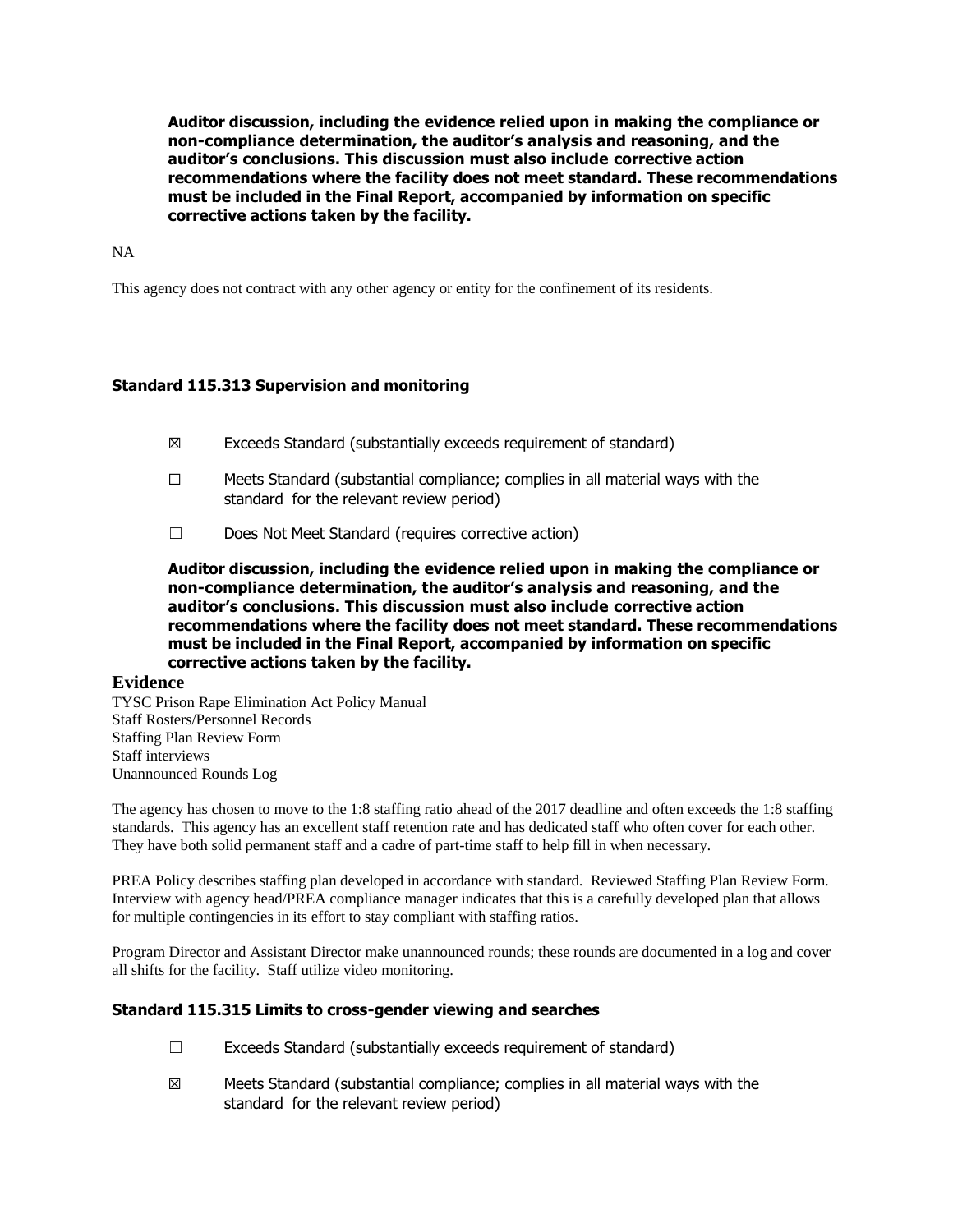☐ Does Not Meet Standard (requires corrective action)

### **Auditor discussion, including the evidence relied upon in making the compliance or non-compliance determination, the auditor's analysis and reasoning, and the auditor's conclusions. This discussion must also include corrective action recommendations where the facility does not meet standard. These recommendations must be included in the Final Report, accompanied by information on specific corrective actions taken by the facility.**

In consultation with PRC's Auditor Helpline, this standard does not apply to this facility. This agency/facility does not do pat down searches at all, not of any type. If there is a concern about a resident having something that he should not have, the police are called and do a pat down search. All resident and staff interviews were consistent about this-- -they do NOT do pat down searches, cross-gender or otherwise. They also do not do strip searches or visual body cavity searches.

## **Standard 115.316 Residents with disabilities and residents who are limited English proficient**

- $\Box$  Exceeds Standard (substantially exceeds requirement of standard)
- ☒ Meets Standard (substantial compliance; complies in all material ways with the standard for the relevant review period)
- ☐ Does Not Meet Standard (requires corrective action)

**Auditor discussion, including the evidence relied upon in making the compliance or non-compliance determination, the auditor's analysis and reasoning, and the auditor's conclusions. This discussion must also include corrective action recommendations where the facility does not meet standard. These recommendations must be included in the Final Report, accompanied by information on specific corrective actions taken by the facility.**

#### **Evidence**

TYSC PREA Policy Manual 1.5.2 Staff interviews Resident interviews

Training outline for residents provided in Spanish and English; posters in English and Spanish. Written on appropriate grade level. Residents and staff interviews confirm that residents are not used to translate for other residents. The YWCA would provide translation services if required. Spanish speaking staff available to ensure intake clarification for residents.

## **Standard 115.317 Hiring and promotion decisions**

- $\Box$  Exceeds Standard (substantially exceeds requirement of standard)
- $\boxtimes$  Meets Standard (substantial compliance; complies in all material ways with the standard for the relevant review period)
- ☐ Does Not Meet Standard (requires corrective action)

### **Auditor discussion, including the evidence relied upon in making the compliance or non-compliance determination, the auditor's analysis and reasoning, and the**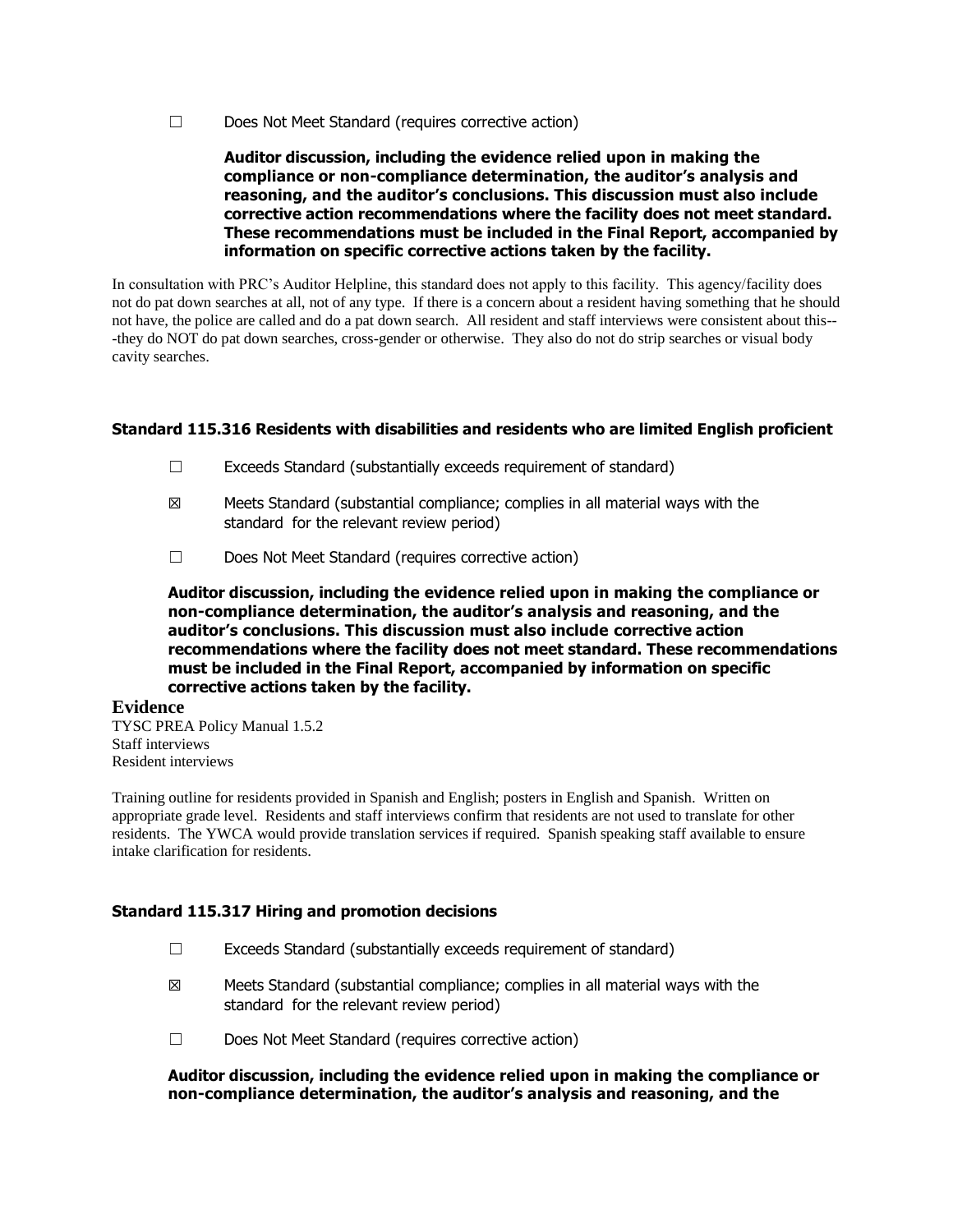**auditor's conclusions. This discussion must also include corrective action recommendations where the facility does not meet standard. These recommendations must be included in the Final Report, accompanied by information on specific corrective actions taken by the facility.**

#### **Evidence**

TYSC PREA Policy Manual, 1.15.0, Hiring Policy Review of personnel records/files Interviews with Agency Head and HR Director

Agency records indicate that initial background records checks were done before hire, along with CPS checks. Agency conducted new background checks of all employees who had been with the agency over five years starting in March, 2016. These were completed for all employees in the Dec 4, 2016 audit. Questions about previous misconduct in prison, jails, etc. were added to interviews starting in March, 2016. Questions have also been added to employee evaluation process beginning with the fall evaluation schedules.

## **Standard 115.318 Upgrades to facilities and technologies**

- $\Box$  Exceeds Standard (substantially exceeds requirement of standard)
- ☒ Meets Standard (substantial compliance; complies in all material ways with the standard for the relevant review period)
- ☐ Does Not Meet Standard (requires corrective action)

**Auditor discussion, including the evidence relied upon in making the compliance or non-compliance determination, the auditor's analysis and reasoning, and the auditor's conclusions. This discussion must also include corrective action recommendations where the facility does not meet standard. These recommendations must be included in the Final Report, accompanied by information on specific corrective actions taken by the facility.**

#### **Evidence**

TYSC PREA Policy 1.4.3 Review of camera system

Facility has done a good job of maintaining its camera system and uses it as part of its supervision of residents. No cameras are in areas where residents may be bathing or toileting.

## **Standard 115.321 Evidence protocol and forensic medical examinations**

- ☐ Exceeds Standard (substantially exceeds requirement of standard)
- ☒ Meets Standard (substantial compliance; complies in all material ways with the standard for the relevant review period)
- ☐ Does Not Meet Standard (requires corrective action)

**Auditor discussion, including the evidence relied upon in making the compliance or non-compliance determination, the auditor's analysis and reasoning, and the auditor's conclusions. This discussion must also include corrective action recommendations where the facility does not meet standard. These recommendations must be included in the Final Report, accompanied by information on specific corrective actions taken by the facility.**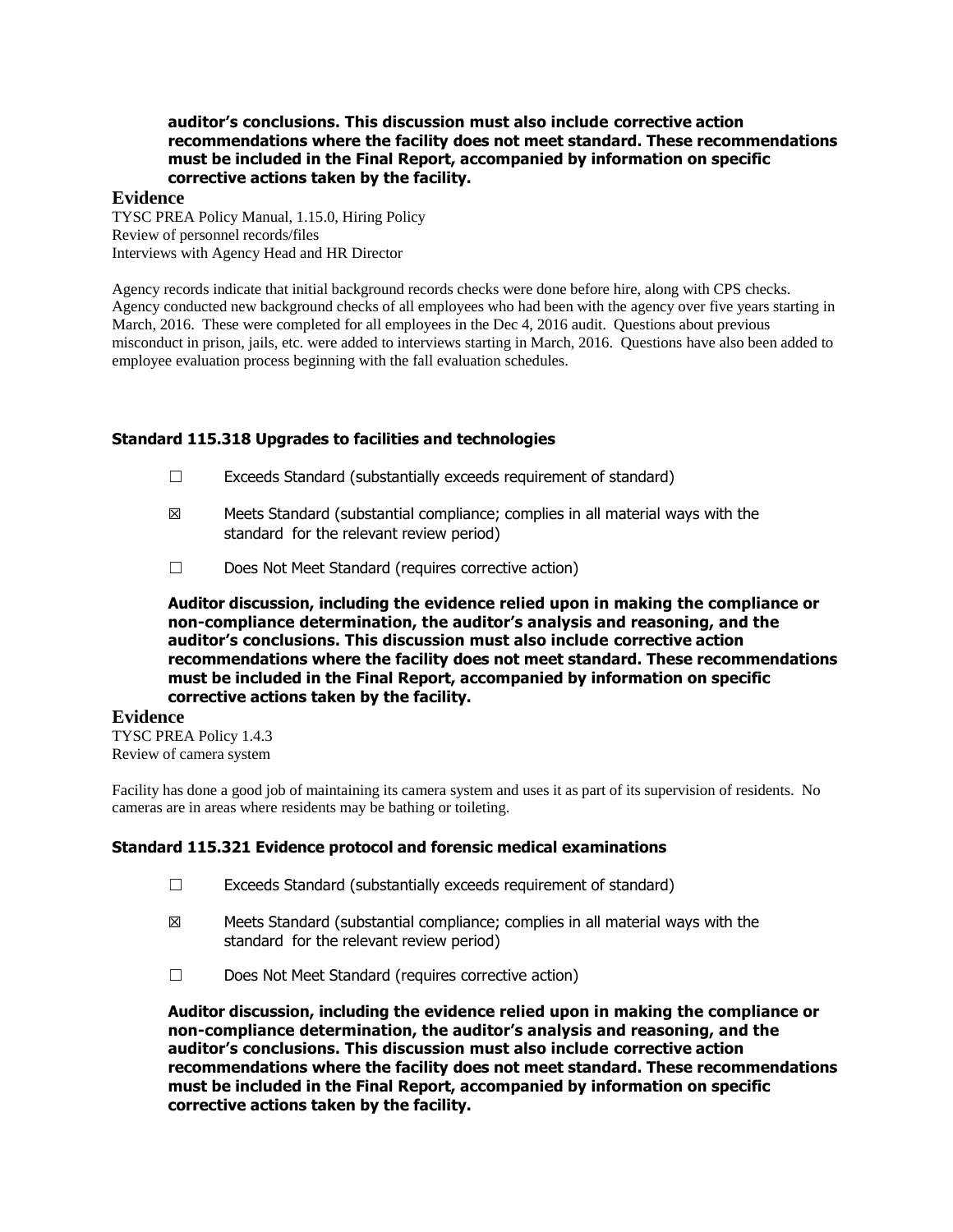## **Evidence**

TYSC PREA Policy 1.8.4 Memorandum of Agreement-TYSC and YWCA of Hampton Roads. Reviewed Resume and background of Deputy Director Ginger Ploeger MOU between TYSC and Virginia Beach Police Department

Policies and procedures clearly identify the protocols to be followed when an abuse takes place. Resident victims are seen at the Children's Hospital of Kings Daughters (CHKD) which has specialized unit for youth victims. This hospital provides pediatric forensic nurse examiners 24/7 for the community and has a child advocacy center internal to the hospital.

Interview with Deputy Director Ginger Ploeger found her to be aware of and willing to fill the role of victim advocate should a resident request her services.

Investigations of sexual abuse referred to Virginia Beach Police Department. MOU Virginia Beach Police asserts (see Inner-Office Memorandum dated 2/16/16) that members of their Special Victims Unit have completed "PREA: Investigating Sexual Abuse in a Confinement Setting". This facility does not do criminal investigations and relies on the judgement and expertise of the Virginia Beach Police to conduct appropriate interviews. Four of the staff have completed approved investigator training but agency policy clearly states that all sexual abuse and harassment allegations are referred to Virginia Beach Police department.

## **Standard 115.322 Policies to ensure referrals of allegations for investigations**

- $\Box$  Exceeds Standard (substantially exceeds requirement of standard)
- ☒ Meets Standard (substantial compliance; complies in all material ways with the standard for the relevant review period)
- ☐ Does Not Meet Standard (requires corrective action)

**Auditor discussion, including the evidence relied upon in making the compliance or non-compliance determination, the auditor's analysis and reasoning, and the auditor's conclusions. This discussion must also include corrective action recommendations where the facility does not meet standard. These recommendations must be included in the Final Report, accompanied by information on specific corrective actions taken by the facility.**

## **Evidence**

TYSC PREA Policy 1.5.4; 1.8.6 Staff interviews Agency Head interview

Agency has had no allegations of sexual abuse and no investigations. All interviews with staff reinforce the agency's intent to refer to appropriate law enforcement agency (VBPD).

Its policy indicates that allegations will be referred to appropriate law enforcement agency for investigation. Agency has communicated clearly with its local police department in terms of its expectations that the investigation follows PREA standards.

### **Standard 115.331 Employee training**

- ☒ Exceeds Standard (substantially exceeds requirement of standard)
- ☐ Meets Standard (substantial compliance; complies in all material ways with the standard for the relevant review period)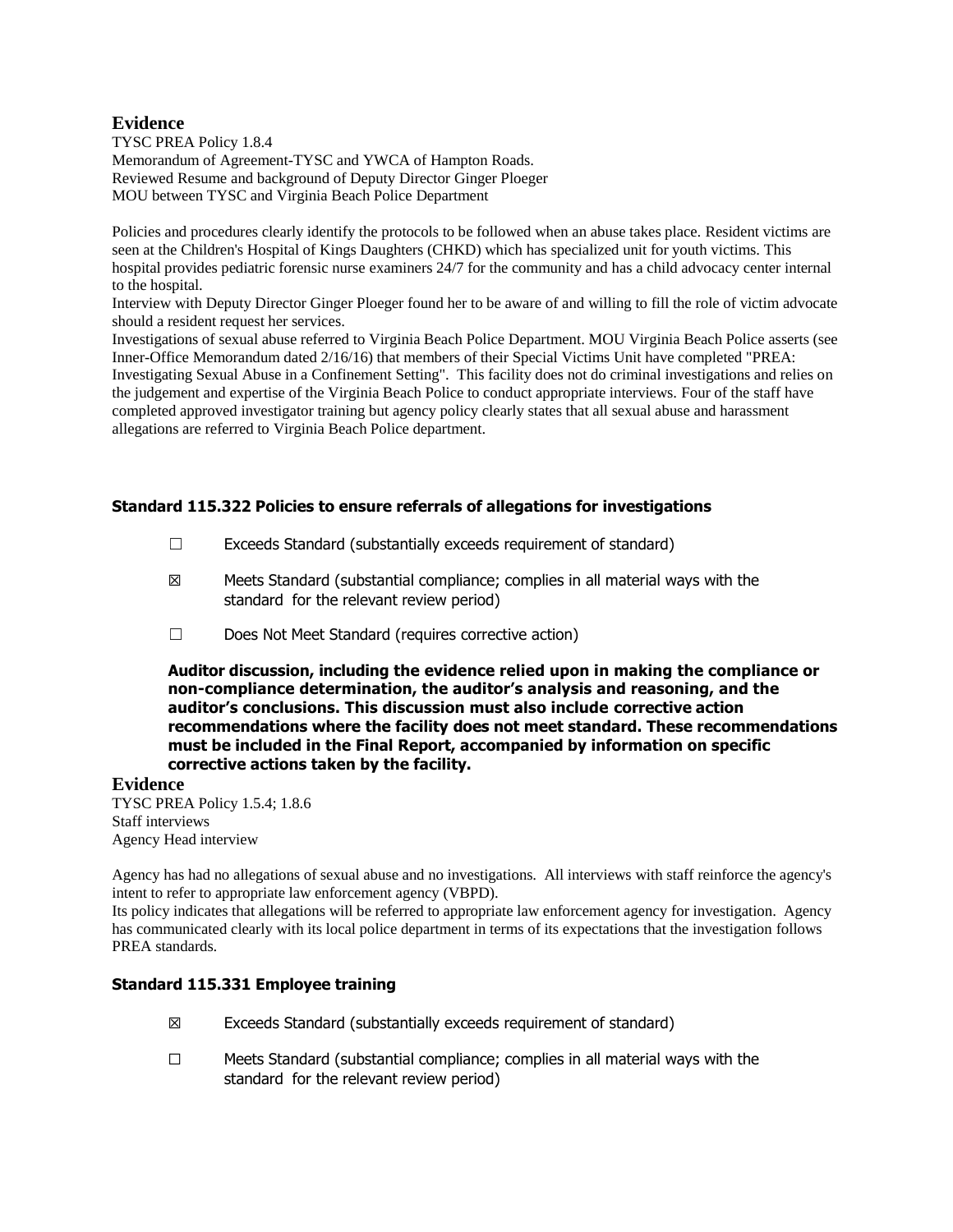☐ Does Not Meet Standard (requires corrective action)

**Auditor discussion, including the evidence relied upon in making the compliance or non-compliance determination, the auditor's analysis and reasoning, and the auditor's conclusions. This discussion must also include corrective action recommendations where the facility does not meet standard. These recommendations must be included in the Final Report, accompanied by information on specific corrective actions taken by the facility.**

### **Evidence**

TYSC PREA Policy1.5.1, #1 Review of training curriculum Staff training files Staff interviews PREA Training Outline Signature Page for Staff (personnel records). Curriculum and training records of all staff were reviewed.

Training is documented in special "PREA Notebook" kept by the Program Director. Notebook was exceedingly thorough. Staff interviews confirm knowledge of standard. Facility has provided refresher training.

#### **Standard 115.332 Volunteer and contractor training**

- ☐ Exceeds Standard (substantially exceeds requirement of standard)
- ☒ Meets Standard (substantial compliance; complies in all material ways with the standard for the relevant review period)
- ☐ Does Not Meet Standard (requires corrective action)

**Auditor discussion, including the evidence relied upon in making the compliance or non-compliance determination, the auditor's analysis and reasoning, and the auditor's conclusions. This discussion must also include corrective action recommendations where the facility does not meet standard. These recommendations must be included in the Final Report, accompanied by information on specific corrective actions taken by the facility.**

#### **Evidence**

TYSC PREA Policy1.5.1 Review of training curriculum

Facility does not use any contractors or volunteers.

### **Standard 115.333 Resident education**

- $\Box$  Exceeds Standard (substantially exceeds requirement of standard)
- ☒ Meets Standard (substantial compliance; complies in all material ways with the standard for the relevant review period)
- ☐ Does Not Meet Standard (requires corrective action)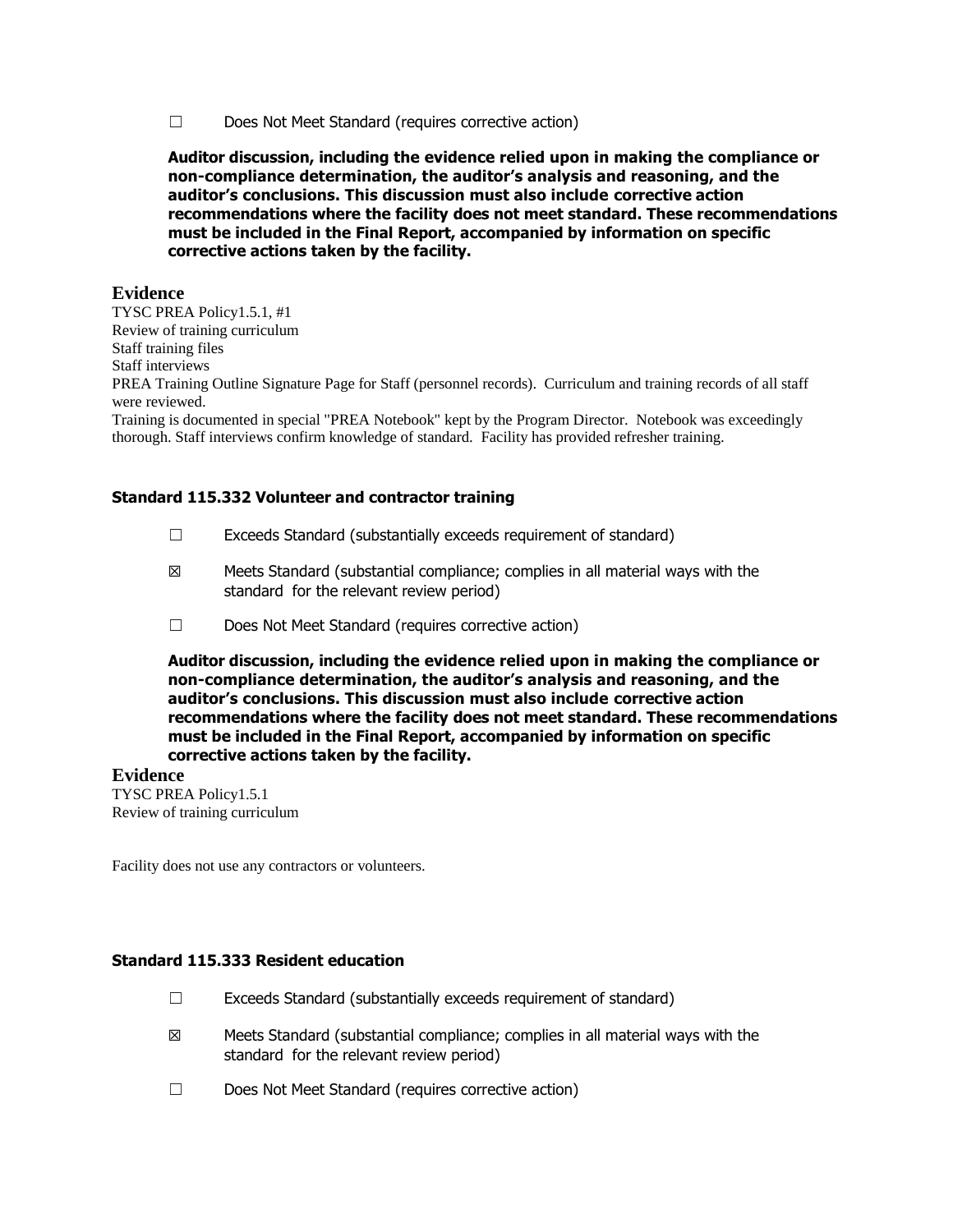### **Evidence**

TYSC PREA Policy 1.5.2 Review of TYSC Sexual Abuse, Assault, and Harassment Training for Residents Review of Resident handbook with PREA info and brochure Staff interviews Resident interviews

Staff at Lynnhaven Boys Home fill multiple roles. The majority of staff interviewed were asked the random staff, intake, and vulnerability screening questions. All indicated that residents receive PREA training on the day of their arrival. Resident interviews along with a review of resident files confirmed this information. Resident education material reviewed. Posters in evidence at facility. All residents are trained on day of intake. Eleven (all) residents and ten staff were interviewed.

### **Standard 115.334 Specialized training: Investigations**

- $\Box$  Exceeds Standard (substantially exceeds requirement of standard)
- ☒ Meets Standard (substantial compliance; complies in all material ways with the standard for the relevant review period)
- ☐ Does Not Meet Standard (requires corrective action)

**Auditor discussion, including the evidence relied upon in making the compliance or non-compliance determination, the auditor's analysis and reasoning, and the auditor's conclusions. This discussion must also include corrective action recommendations where the facility does not meet standard. These recommendations must be included in the Final Report, accompanied by information on specific corrective actions taken by the facility.**

#### **Evidence**

.

TYSC PREA Policy 1.8.6 Staff interviews Certificate of completion for NIC training to meet specialized training requirement.

Agency policy indicates that allegations of sexual abuse and sexual harassment will be referred to appropriate law enforcement authority (Virginia Beach PD). Agency head, Deputy Agency head, Program Director and Assistant Program Director received specialized training for investigators through PRC and NIC on-line course. Certificates of completion were reviewed.

## **Standard 115.335 Specialized training: Medical and mental health care**

- ☐ Exceeds Standard (substantially exceeds requirement of standard)
- $\boxtimes$  Meets Standard (substantial compliance; complies in all material ways with the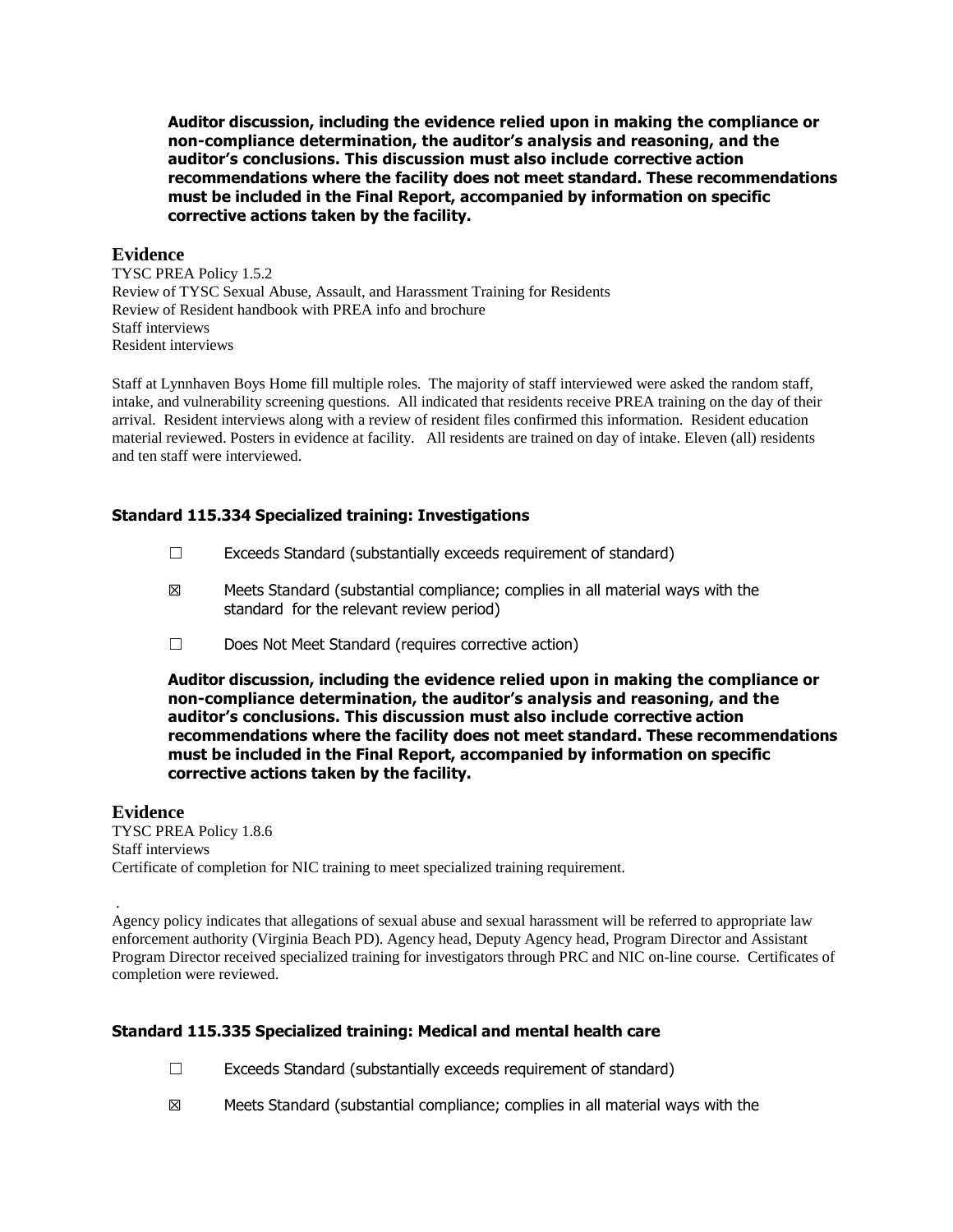standard for the relevant review period)

☐ Does Not Meet Standard (requires corrective action)

**Auditor discussion, including the evidence relied upon in making the compliance or non-compliance determination, the auditor's analysis and reasoning, and the auditor's conclusions. This discussion must also include corrective action recommendations where the facility does not meet standard. These recommendations must be included in the Final Report, accompanied by information on specific corrective actions taken by the facility.**

## **Evidence**

TYSC PREA Policy 1.7.3 Reviewed resume and background of Deputy Director Ginger Ploeger

This facility is a group home and does not employ medical or mental health professionals. All medical and mental health needs are referred out to the community and therefore consistent with community standard of care. The assistant director of the agency has the KSAs to meet QMHP need, however, all mental health needs are referred to community providers.

## **Standard 115.341 Screening for risk of victimization and abusiveness**

- ☐ Exceeds Standard (substantially exceeds requirement of standard)
- $\boxtimes$  Meets Standard (substantial compliance; complies in all material ways with the standard for the relevant review period)
- ☐ Does Not Meet Standard (requires corrective action)

**Auditor discussion, including the evidence relied upon in making the compliance or non-compliance determination, the auditor's analysis and reasoning, and the auditor's conclusions. This discussion must also include corrective action recommendations where the facility does not meet standard. These recommendations must be included in the Final Report, accompanied by information on specific corrective actions taken by the facility.**

## **Evidence**

TYSC PREA Policy 1.6.1 TYSC Screening and Vulnerable Population Assessment form Resident interviews Staff interviews

TYSC PREA Screening and Vulnerable Population Assessment; PREA Policy 1.6.1, #2 a-k reviewed. Since staff at Lynnhaven wear many hats, auditors chose to use the "Staff Responsible for Risk Screening" questionnaire in addition to interview questions in "Random Staff" questionnaire for any staff who did intake with residents. All staff who conduct intakes were very familiar with the screening tool and stated that they used it at intake. Resident interviews confirmed this. All resident files checked showed that the screening was done the day of intake. The average length of stay at this facility is short, so additional periodic screenings don't often come into play.

Staff interviewed indicated that information came from multiple sources including parents, community providers, court documents, school, etc.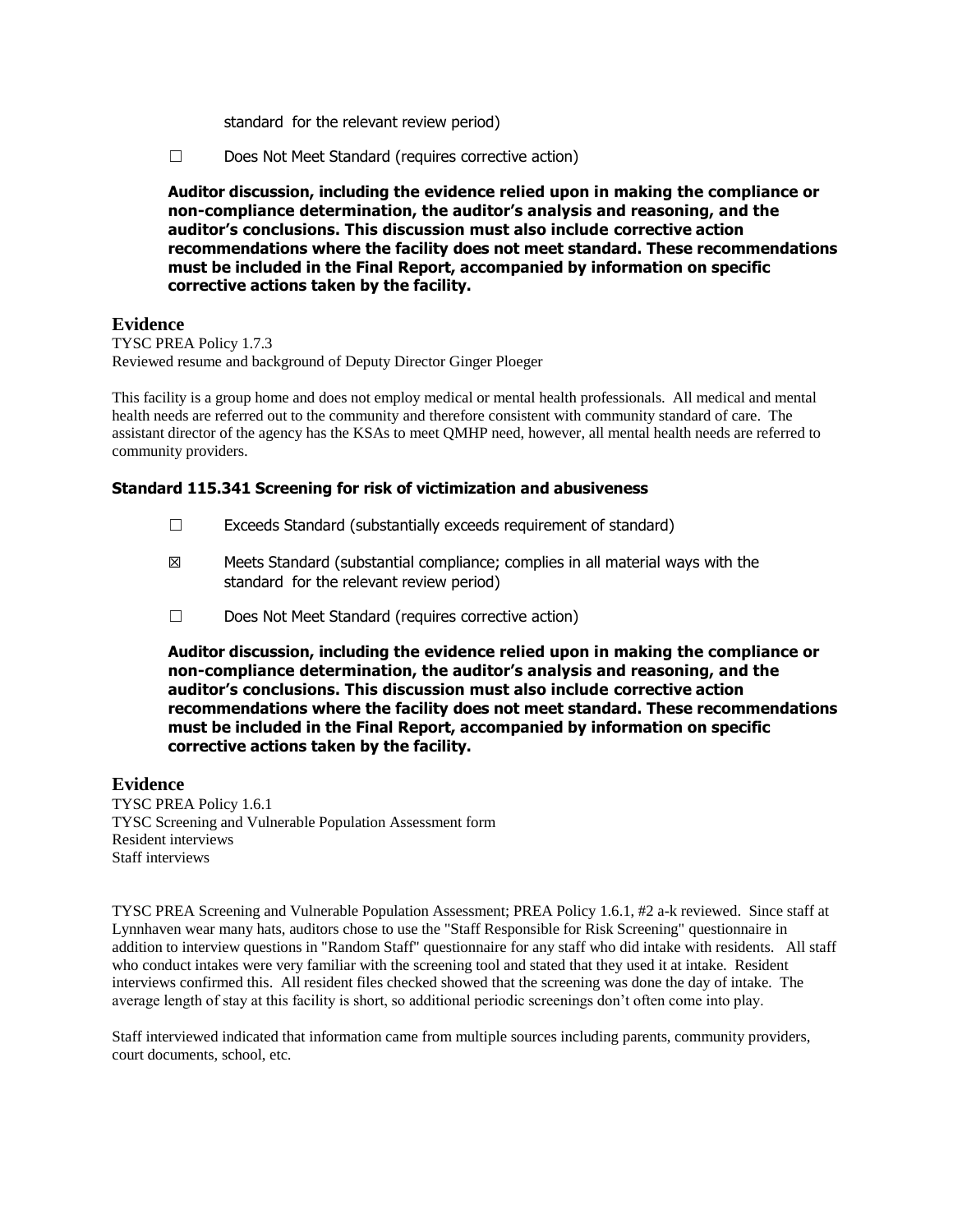### **Standard 115.342 Use of screening information**

- $\Box$  Exceeds Standard (substantially exceeds requirement of standard)
- $\boxtimes$  Meets Standard (substantial compliance; complies in all material ways with the standard for the relevant review period)
- ☐ Does Not Meet Standard (requires corrective action)

**Auditor discussion, including the evidence relied upon in making the compliance or non-compliance determination, the auditor's analysis and reasoning, and the auditor's conclusions. This discussion must also include corrective action recommendations where the facility does not meet standard. These recommendations must be included in the Final Report, accompanied by information on specific corrective actions taken by the facility.**

## **Evidence**

TYSC PREA Policy 1.6.1 Staff interviews Resident interviews

This facility is a non-secure group home and has clear policies prohibiting the use of isolation in any way, for any reason. Auditor reviewed Lynnhaven Boys Home Policy on Management of Resident Behavior which provides guidance on management of resident behavior and states, "At no time will a resident be locked in their rooms." All staff and resident interviews confirmed that the facility does not use isolation.

All residents are allowed to shower separately.

This agency does extensive review and assessment of all residents prior to acceptance. If a resident's needs cannot be met at Lynnhaven, another placement is found.

The facility's population does not have any residents who identify as LBGTI at this time, so no interviews with this segment of the population could be conducted.

## **Standard 115.351 Resident reporting**

- ☒ Exceeds Standard (substantially exceeds requirement of standard)
- ☐ Meets Standard (substantial compliance; complies in all material ways with the standard for the relevant review period)
- ☐ Does Not Meet Standard (requires corrective action)

**Auditor discussion, including the evidence relied upon in making the compliance or non-compliance determination, the auditor's analysis and reasoning, and the auditor's conclusions. This discussion must also include corrective action recommendations where the facility does not meet standard. These recommendations must be included in the Final Report, accompanied by information on specific corrective actions taken by the facility.**

**Evidence** TYSC PREA Policy 1.7.1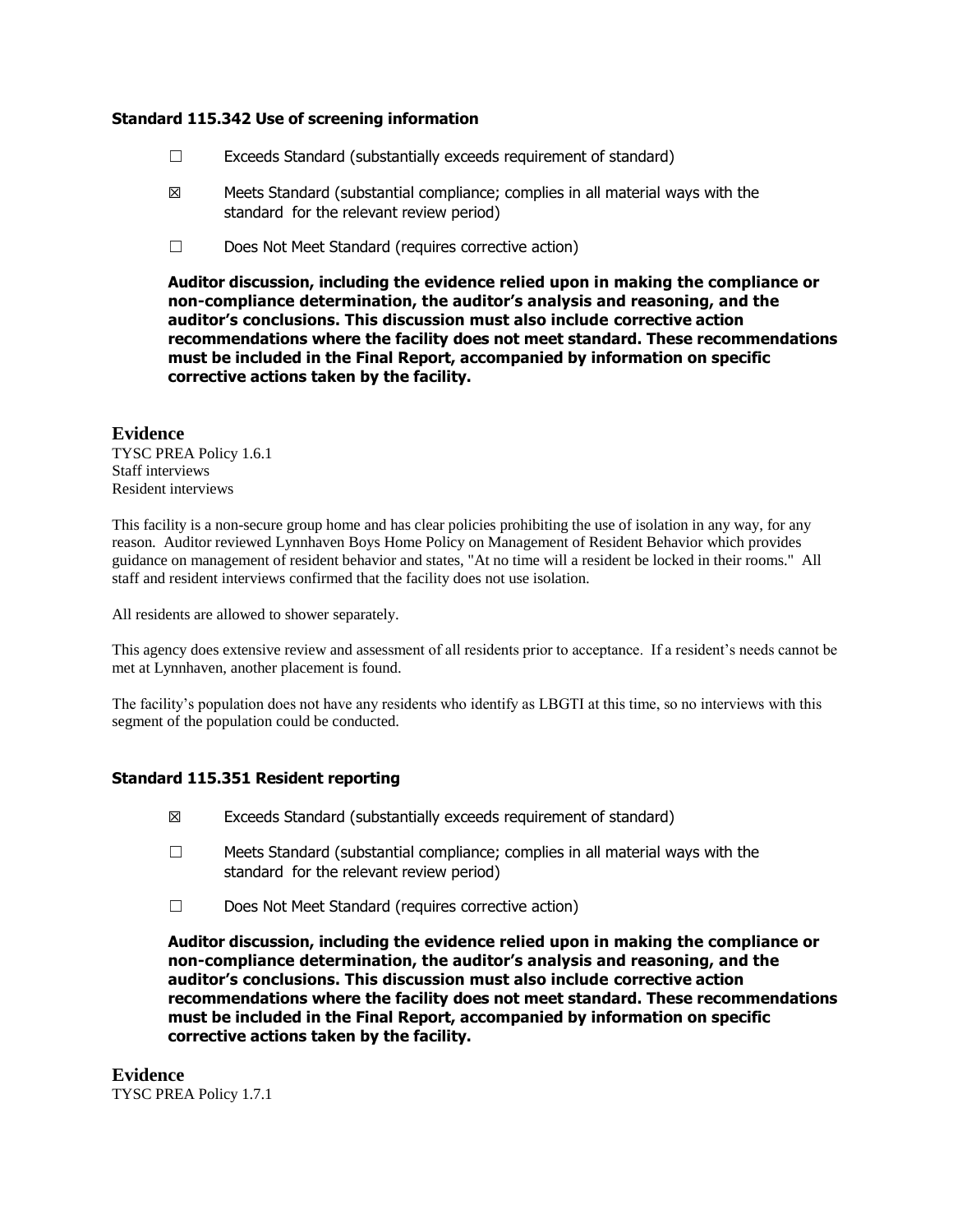Resident Training Handout Facility tour/bulletin board information Resident Training outline Posters Reporting Sexual Abuse brochure Resident interviews Staff interviews

Facility has done a good job letting residents and staff know how to report, who they may report to, that others may report for them and that reports may be made privately. Posters were evident throughout the facility and all residents knew where they were. Residents knew they could report outside the facility. In addition, the program director ensures that the main bulletin board is refreshed with new information and a new "look" often so residents notice it.

## **Standard 115.352 Exhaustion of administrative remedies**

- ☐ Exceeds Standard (substantially exceeds requirement of standard)
- $\boxtimes$  Meets Standard (substantial compliance; complies in all material ways with the standard for the relevant review period)
- ☐ Does Not Meet Standard (requires corrective action)

**Auditor discussion, including the evidence relied upon in making the compliance or non-compliance determination, the auditor's analysis and reasoning, and the auditor's conclusions. This discussion must also include corrective action recommendations where the facility does not meet standard. These recommendations must be included in the Final Report, accompanied by information on specific corrective actions taken by the facility.**

## **Evidence**

## TYSC PREA Policy 1.7.1, #1 (a)

Agency allows residents to report through grievance process but such a "grievance" *immediately* moves outside the grievance procedure and is referred to the agency director for referral for investigation. Residents are instructed what to do with an emergency "grievance".

## **Standard 115.353 Resident access to outside confidential support services**

- $\Box$  Exceeds Standard (substantially exceeds requirement of standard)
- ☒ Meets Standard (substantial compliance; complies in all material ways with the standard for the relevant review period)
- ☐ Does Not Meet Standard (requires corrective action)

## **Auditor discussion, including the evidence relied upon in making the compliance or non-compliance determination, the auditor's analysis and reasoning, and the**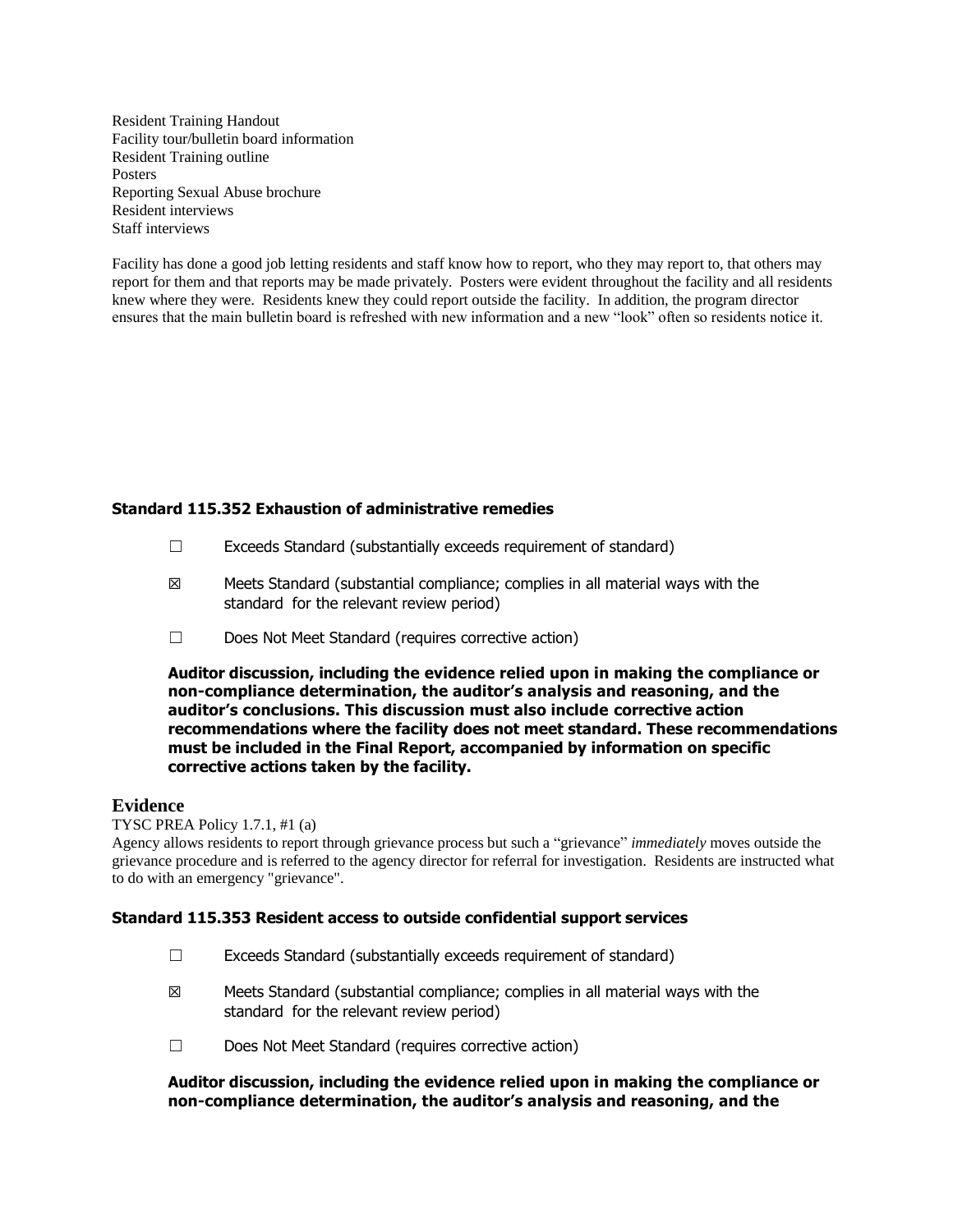**auditor's conclusions. This discussion must also include corrective action recommendations where the facility does not meet standard. These recommendations must be included in the Final Report, accompanied by information on specific corrective actions taken by the facility.**

### **Evidence**

TYSC PREA Policy 1.8 #4 Staff interviews Resident interviews Agency head interview

Information is posted for residents. Residents seemed to understand that they could access outside support services; all confirmed that they were allowed to visit with their attorneys. Interviews with Program Director; PREA Compliance Manager (Deputy Director) indicated that most residents were receiving outside support services as part of their overall treatment plans (including mental health treatment for sexual abuse victimization and other mental health issues).

## **Standard 115.354 Third-party reporting**

- ☐ Exceeds Standard (substantially exceeds requirement of standard)
- ☒ Meets Standard (substantial compliance; complies in all material ways with the standard for the relevant review period)
- ☐ Does Not Meet Standard (requires corrective action)

**Auditor discussion, including the evidence relied upon in making the compliance or non-compliance determination, the auditor's analysis and reasoning, and the auditor's conclusions. This discussion must also include corrective action recommendations where the facility does not meet standard. These recommendations must be included in the Final Report, accompanied by information on specific corrective actions taken by the facility.**

#### **Evidence** TYSC PREA Policy 1.7.4 Website

Posters are in all areas of the facility which might be viewed by parents/guardians, etc. Information on how to report is on the website and on bulletin boards at the facility. Reporters are directed to CPS.

#### **Standard 115.361 Staff and agency reporting duties**

- ☐ Exceeds Standard (substantially exceeds requirement of standard)
- ☒ Meets Standard (substantial compliance; complies in all material ways with the standard for the relevant review period)
- ☐ Does Not Meet Standard (requires corrective action)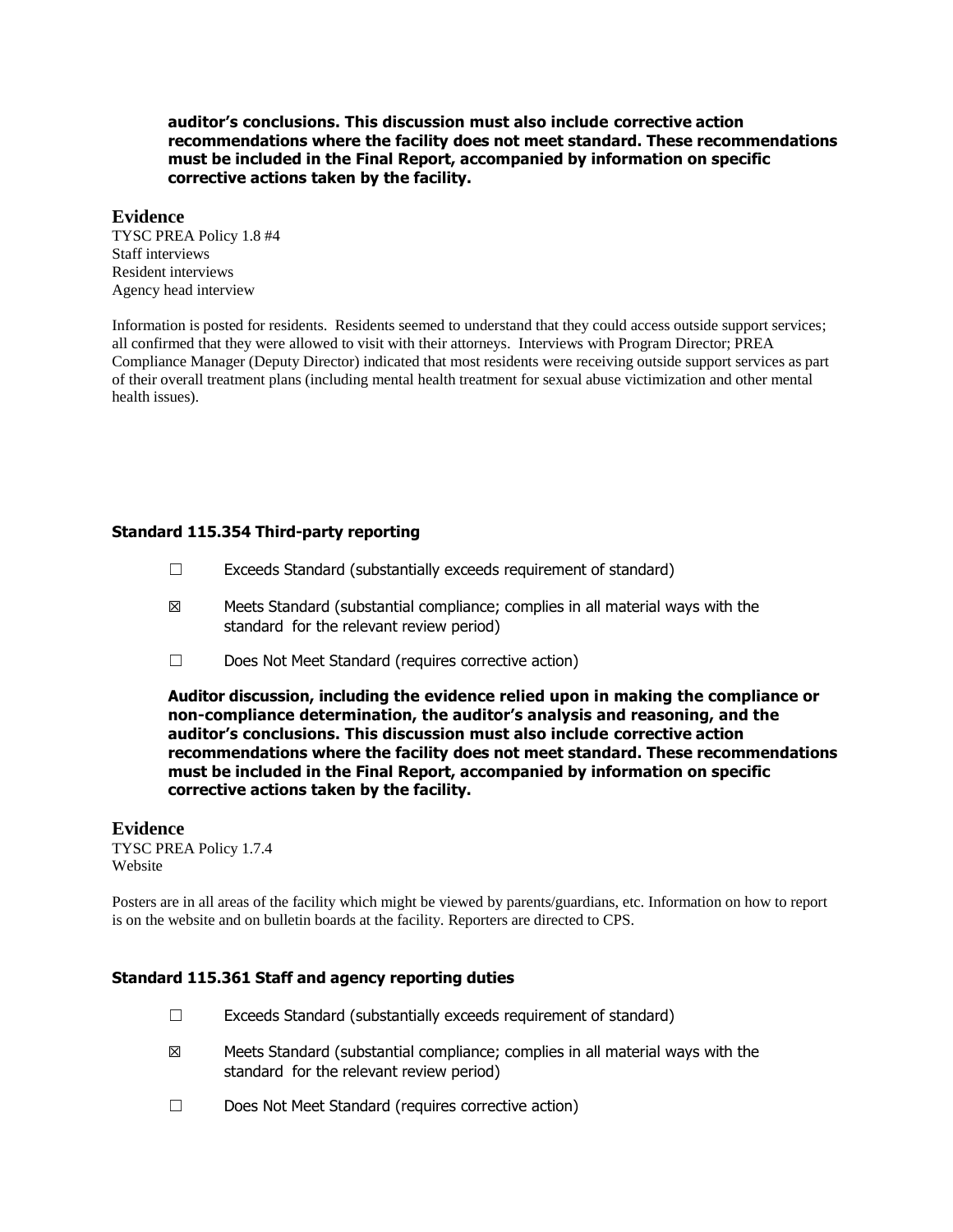### **Evidence**

TYSC PREA Policy1.8.1; 1.7.2 Staff interviews Interview with Compliance Managers/Program Director Sexual abuse response protocol

Agency refers all sexual abuse allegations to local law enforcement. All staff interviewed understood that allegations were taken seriously and kept confidential. Interviews with PREA Compliance Manager/Program Director indicated clear understanding.

### **Standard 115.362 Agency protection duties**

- $\Box$  Exceeds Standard (substantially exceeds requirement of standard)
- ☒ Meets Standard (substantial compliance; complies in all material ways with the standard for the relevant review period)
- ☐ Does Not Meet Standard (requires corrective action)

**Auditor discussion, including the evidence relied upon in making the compliance or non-compliance determination, the auditor's analysis and reasoning, and the auditor's conclusions. This discussion must also include corrective action recommendations where the facility does not meet standard. These recommendations must be included in the Final Report, accompanied by information on specific corrective actions taken by the facility.**

## **Evidence**

TYSC PREA Policy 1.8, #2 Staff interviews

All staff and Program Director indicated that all reports of risk would be treated seriously and acted on appropriately- room/facility change/staff movement--whatever actions were necessary to keep residents safe. All staff interviewed stated that it would be acted on immediately. Policy states "immediate action to protect residents who report sexual abuse or who are deemed to be at substantial risk of imminent sexual abuse."

No residents currently at the facility had reported sexual abuse or fears of being at risk of sexual abuse.

## **Standard 115.363 Reporting to other confinement facilities**

- $\Box$  Exceeds Standard (substantially exceeds requirement of standard)
- $\boxtimes$  Meets Standard (substantial compliance; complies in all material ways with the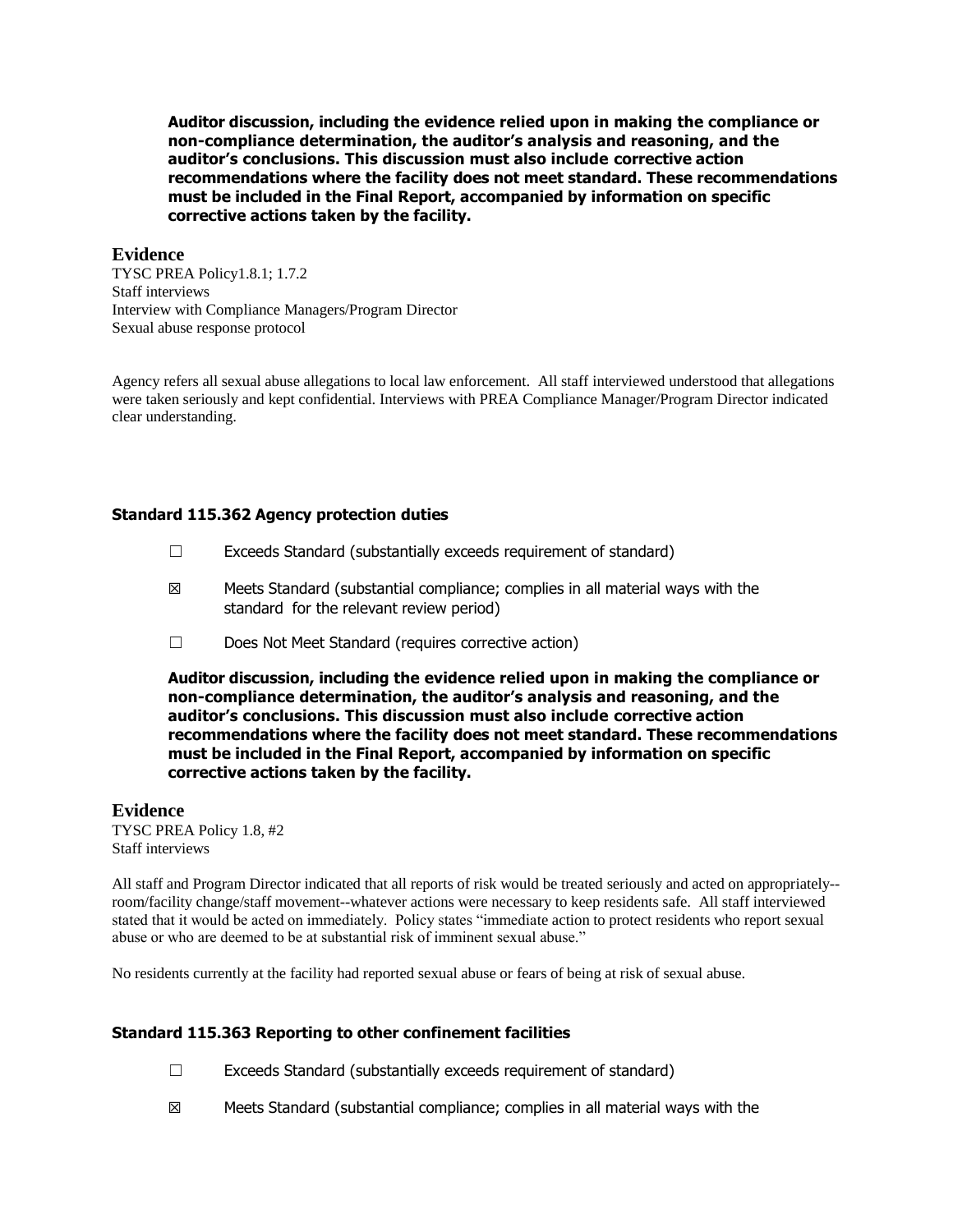standard for the relevant review period)

☐ Does Not Meet Standard (requires corrective action)

**Auditor discussion, including the evidence relied upon in making the compliance or non-compliance determination, the auditor's analysis and reasoning, and the auditor's conclusions. This discussion must also include corrective action recommendations where the facility does not meet standard. These recommendations must be included in the Final Report, accompanied by information on specific corrective actions taken by the facility.**

## **Evidence**

TYSC PREA Policy 1.7.5 Staff interviews

Interviews with the agency head indicated that they have not experienced this situation. Policy provides clear instruction in terms of how reports should be made and to whom and what to do should the report come to LBH from another facility. Policy also states that reports will be made to appropriate authorities in the locality where the other facility is located, including CPS.

## **Standard 115.364 Staff first responder duties**

- ☐ Exceeds Standard (substantially exceeds requirement of standard)
- $\boxtimes$  Meets Standard (substantial compliance; complies in all material ways with the standard for the relevant review period)
- ☐ Does Not Meet Standard (requires corrective action)

**Auditor discussion, including the evidence relied upon in making the compliance or non-compliance determination, the auditor's analysis and reasoning, and the auditor's conclusions. This discussion must also include corrective action recommendations where the facility does not meet standard. These recommendations must be included in the Final Report, accompanied by information on specific corrective actions taken by the facility.**

## **Evidence**

TYSC PREA Policy 1.8.2 Sexual Abuse Immediate Response Protocol Posted protocols Staff interviews

The staff at LBH wear many hats. Staff were asked first responder questions in addition to random staff questions and were able to articulate their responsibilities and knew where the protocol was posted. There have been no instances of sexual abuse at the facility.

## **Standard 115.365 Coordinated response**

☐ Exceeds Standard (substantially exceeds requirement of standard)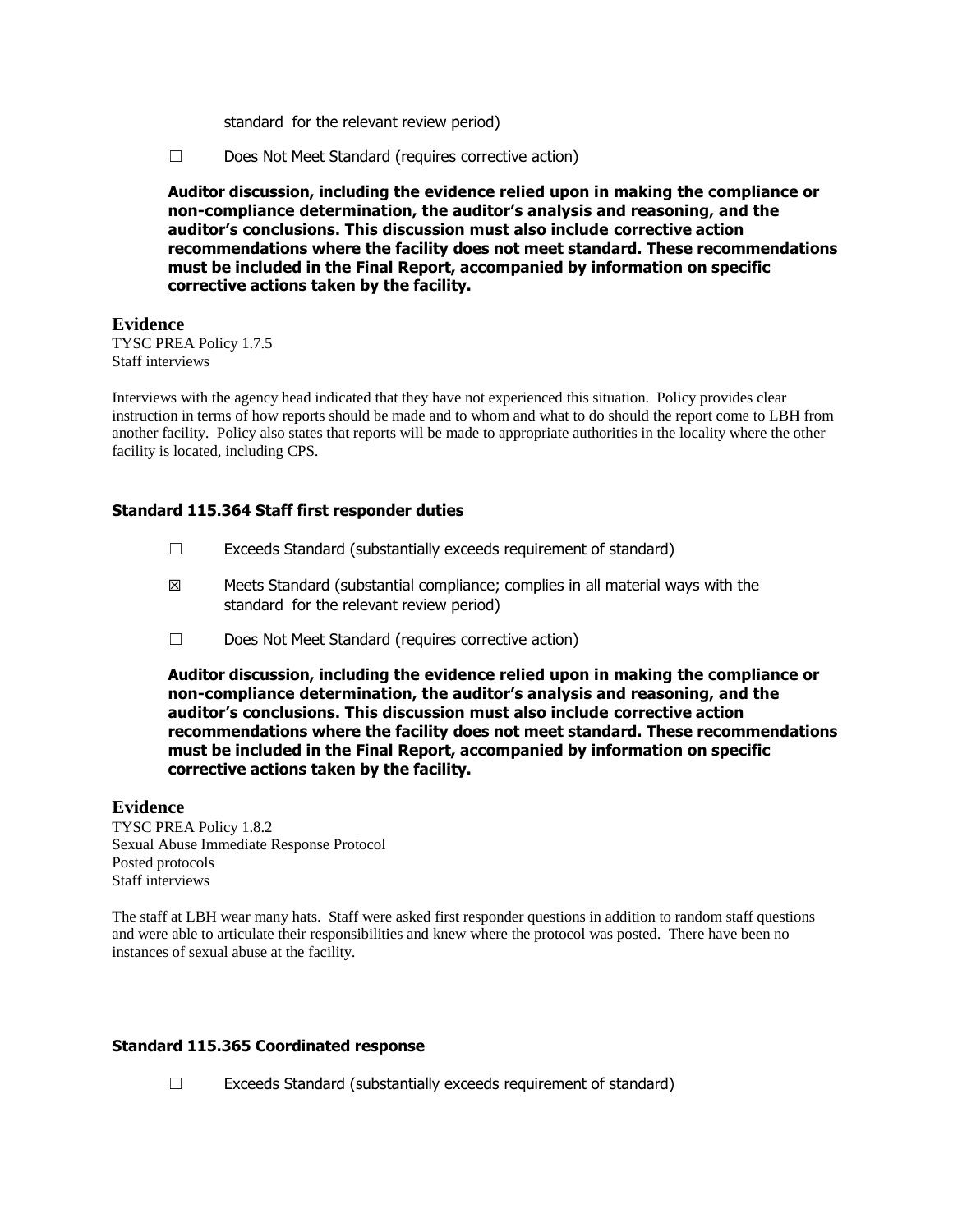- $\boxtimes$  Meets Standard (substantial compliance; complies in all material ways with the standard for the relevant review period)
- ☐ Does Not Meet Standard (requires corrective action)

## **Evidence**

TYSC PREA Policy 1.8.2 Staff interviews PREA protocols posted in staff offices

The staff at Lynnhaven wear many hats. Staff were asked first responder questions in addition to random staff questions and were aware of their responsibilities and where the protocol was posted.

Lynnhaven's plan clearly indicated "Lynnhaven" on the plan.

### **Standard 115.366 Preservation of ability to protect residents from contact with abusers**

- ☐ Exceeds Standard (substantially exceeds requirement of standard)
- ☒ Meets Standard (substantial compliance; complies in all material ways with the standard for the relevant review period)
- ☐ Does Not Meet Standard (requires corrective action)

**Auditor discussion, including the evidence relied upon in making the compliance or non-compliance determination, the auditor's analysis and reasoning, and the auditor's conclusions. This discussion must also include corrective action recommendations where the facility does not meet standard. These recommendations must be included in the Final Report, accompanied by information on specific corrective actions taken by the facility.**

They do not have any collective bargaining agreements.

#### **Standard 115.367 Agency protection against retaliation**

- ☐ Exceeds Standard (substantially exceeds requirement of standard)
- $\boxtimes$  Meets Standard (substantial compliance; complies in all material ways with the standard for the relevant review period)
- ☐ Does Not Meet Standard (requires corrective action)

#### **Auditor discussion, including the evidence relied upon in making the compliance or**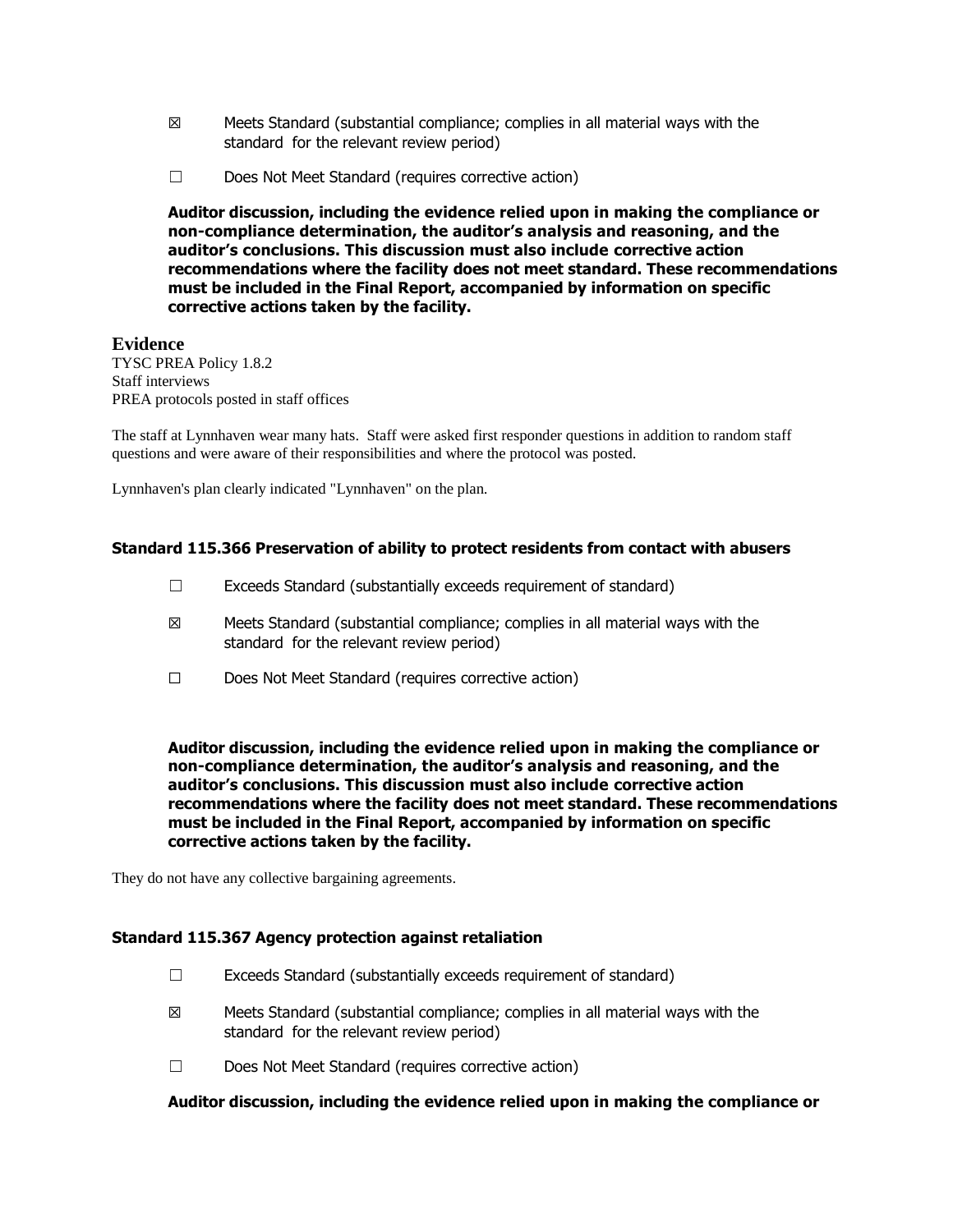**non-compliance determination, the auditor's analysis and reasoning, and the auditor's conclusions. This discussion must also include corrective action recommendations where the facility does not meet standard. These recommendations must be included in the Final Report, accompanied by information on specific corrective actions taken by the facility.**

### **Evidence**

TYSC PREA Policy 1.7.6 TYSC PREA Policy 1.7.6, #3-Program Director monitors for retaliation against residents TYSC PREA Policy 1.7.6, #4-HR monitors for retaliation against staff Interview with HR and Program Director Job description reviewed/Program Director

Facility Program Director will monitor for retaliation against residents and Deputy Director for agency will monitor for retaliation against staff member. Job description of Program Director clearly lists this duty as a job function. There were no allegations of sexual abuse over the past 12 months.

## **Standard 115.368 Post-allegation protective custody**

- $\Box$  Exceeds Standard (substantially exceeds requirement of standard)
- $\boxtimes$  Meets Standard (substantial compliance; complies in all material ways with the standard for the relevant review period)
- ☐ Does Not Meet Standard (requires corrective action)

**Auditor discussion, including the evidence relied upon in making the compliance or non-compliance determination, the auditor's analysis and reasoning, and the auditor's conclusions. This discussion must also include corrective action recommendations where the facility does not meet standard. These recommendations must be included in the Final Report, accompanied by information on specific corrective actions taken by the facility.**

This facility does not use isolation for any reason.

### **Standard 115.371 Criminal and administrative agency investigations**

- $\Box$  Exceeds Standard (substantially exceeds requirement of standard)
- $\boxtimes$  Meets Standard (substantial compliance; complies in all material ways with the standard for the relevant review period)
- ☐ Does Not Meet Standard (requires corrective action)

**Auditor discussion, including the evidence relied upon in making the compliance or non-compliance determination, the auditor's analysis and reasoning, and the auditor's conclusions. This discussion must also include corrective action recommendations where the facility does not meet standard. These recommendations must be included in the Final Report, accompanied by information on specific**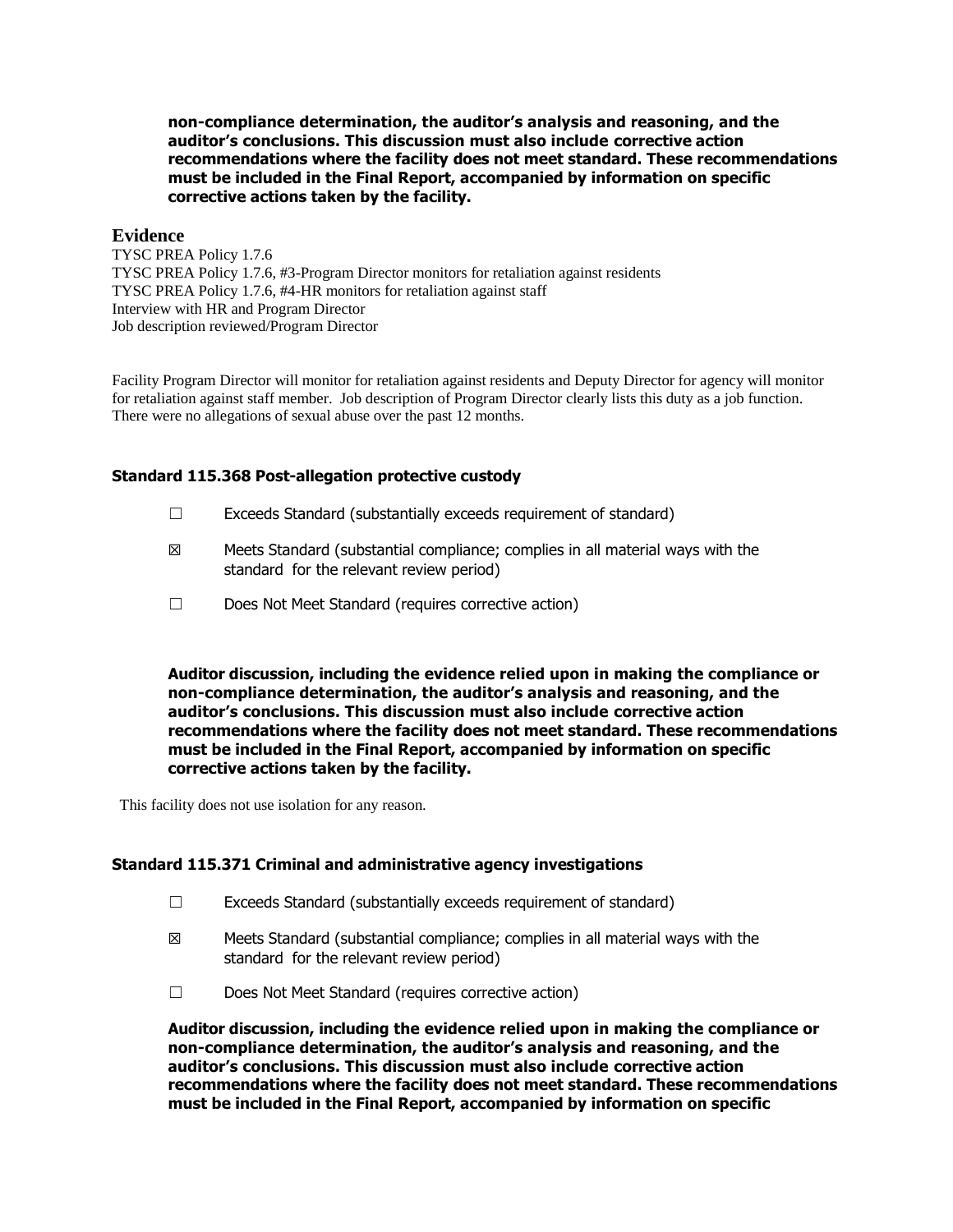### **corrective actions taken by the facility.**

### **Evidence**

TYSC PREA Policy 1.8.6 Staff interviews

This facility refers all allegations to Virginia Beach Police Department. The MOU between the agency and the Virginia Beach Police (Inner-Office Memorandum dated 2/16/16) asserts that members of their Special Victims Unit have completed "PREA: Investigating Sexual Abuse in a Confinement Setting". The agency policy indicates that investigations are not terminated based on the victim recanting the allegation. The Agency head, Deputy Agency head and Program Director have completed PREA investigator training.

### **Standard 115.372 Evidentiary standard for administrative investigations**

- $\Box$  Exceeds Standard (substantially exceeds requirement of standard)
- ☒ Meets Standard (substantial compliance; complies in all material ways with the standard for the relevant review period)
- ☐ Does Not Meet Standard (requires corrective action)

**Auditor discussion, including the evidence relied upon in making the compliance or non-compliance determination, the auditor's analysis and reasoning, and the auditor's conclusions. This discussion must also include corrective action recommendations where the facility does not meet standard. These recommendations must be included in the Final Report, accompanied by information on specific corrective actions taken by the facility.**

## **Evidence**

TYSC PREA Policy 1.8.6, #3 Agency head interview MOU between TYSC and Virginia Beach Police Department

This facility refers all allegations to Virginia Beach Police Department. The MOU between the agency and the Virginia Beach Police (Inner-Office Memorandum dated 2/16/16) asserts that members of their Special Victims Unit have completed "PREA: Investigating Sexual Abuse in a Confinement Setting".

Agency policy imposes no standard higher than preponderance in determining substantiated allegations of sexual harassment.

#### **Standard 115.373 Reporting to residents**

- $\Box$  Exceeds Standard (substantially exceeds requirement of standard)
- $\boxtimes$  Meets Standard (substantial compliance; complies in all material ways with the standard for the relevant review period)
- ☐ Does Not Meet Standard (requires corrective action)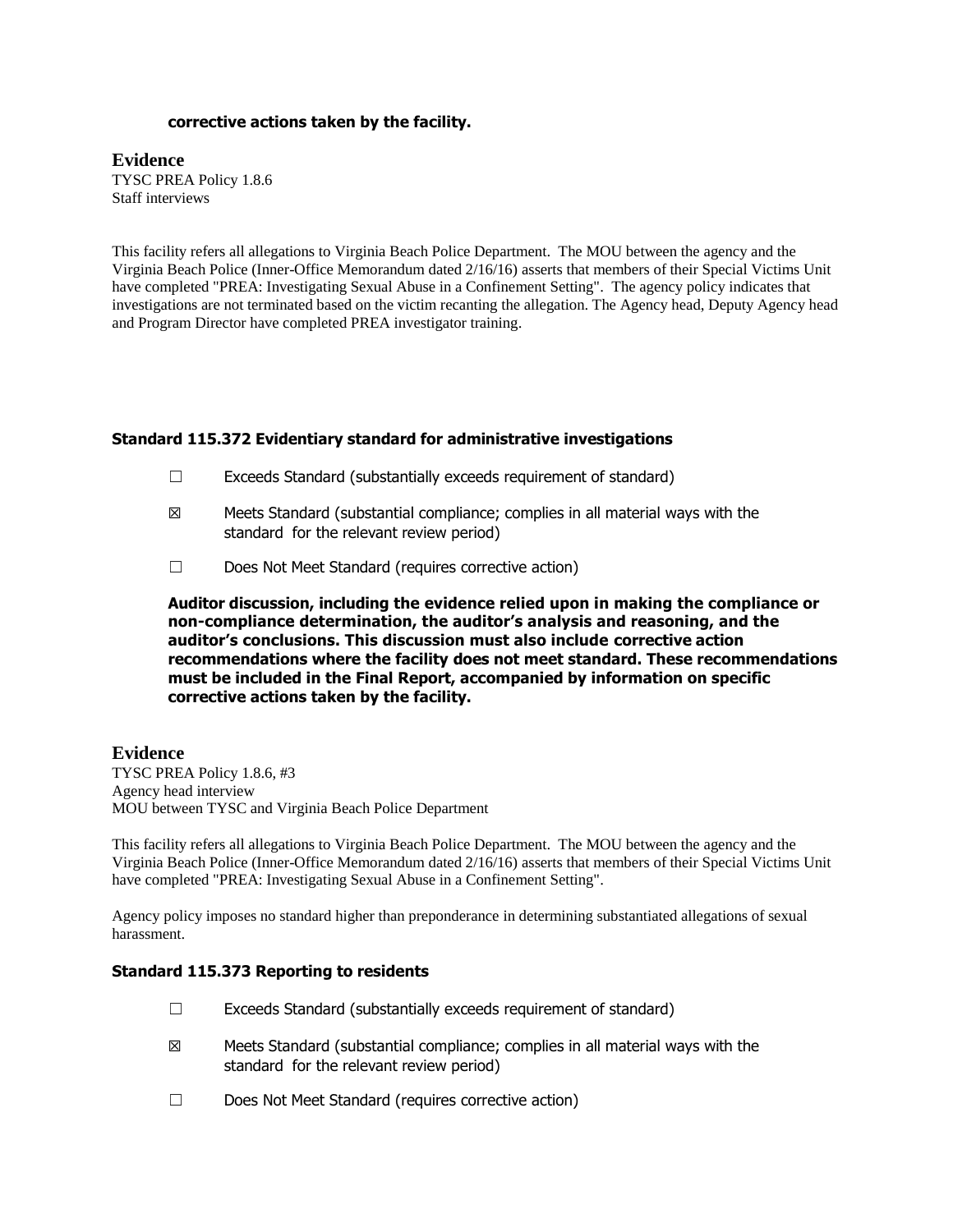### **Evidence**

TYSC PREA Policy 1.8.7 Agency head interview

This facility refers all allegations to Virginia Beach Police Department. The MOU between the agency and the Virginia Beach Police (Inner-Office Memorandum dated 2/16/16) asserts that members of their Special Victims Unit have completed "PREA: Investigating Sexual Abuse in a Confinement Setting".

Agency policy indicates that outside investigating authority will be requested to provide information so that the resident will be informed.

## **Standard 115.376 Disciplinary sanctions for staff**

- ☐ Exceeds Standard (substantially exceeds requirement of standard)
- $\boxtimes$  Meets Standard (substantial compliance; complies in all material ways with the standard for the relevant review period)
- ☐ Does Not Meet Standard (requires corrective action)

**Auditor discussion, including the evidence relied upon in making the compliance or non-compliance determination, the auditor's analysis and reasoning, and the auditor's conclusions. This discussion must also include corrective action recommendations where the facility does not meet standard. These recommendations must be included in the Final Report, accompanied by information on specific corrective actions taken by the facility.**

## **Evidence**

TYSC PREA Policy 1.9.1 Agency Head interview

This agency has resources to place staff on paid leave pending outcome of investigation. Policy clearly defines possible sanctions for staff who violate agency sexual abuse or sexual harassment policy including termination as the presumptive disciplinary sanction for staff who engage in sexual abuse.

### **Standard 115.377 Corrective action for contractors and volunteers**

- $\Box$  Exceeds Standard (substantially exceeds requirement of standard)
- ☒ Meets Standard (substantial compliance; complies in all material ways with the standard for the relevant review period)
- ☐ Does Not Meet Standard (requires corrective action)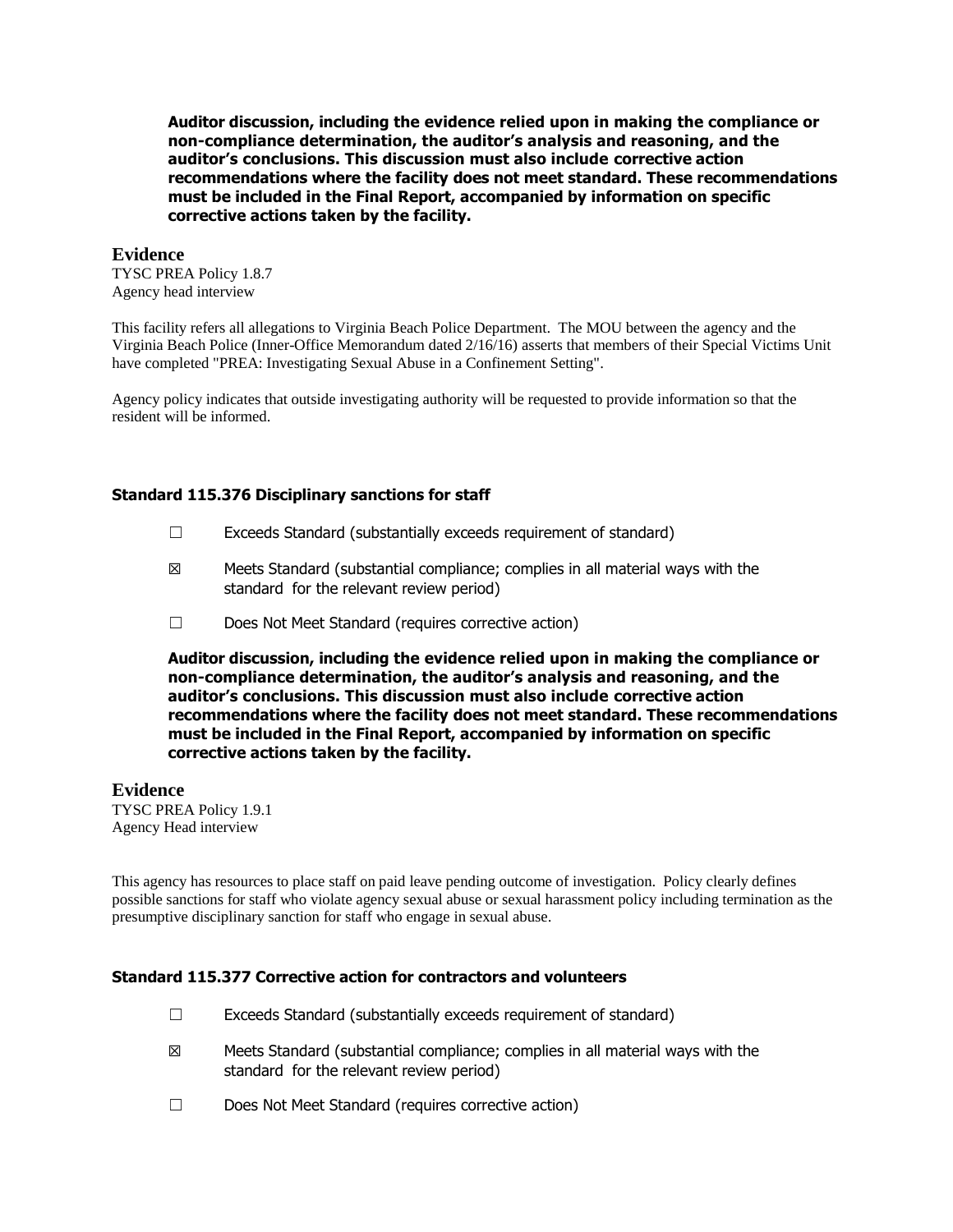#### **Evidence**

TYSC PREA Policy 1.9.2 Volunteer interview

Agency policy clearly articulates corrective action for contractors or volunteers (not used in this agency) who violate agency policy against sexual abuse or sexual harassment.

### **Standard 115.378 Disciplinary sanctions for residents**

- ☐ Exceeds Standard (substantially exceeds requirement of standard)
- $\boxtimes$  Meets Standard (substantial compliance; complies in all material ways with the standard for the relevant review period)
- ☐ Does Not Meet Standard (requires corrective action)

**Auditor discussion, including the evidence relied upon in making the compliance or non-compliance determination, the auditor's analysis and reasoning, and the auditor's conclusions. This discussion must also include corrective action recommendations where the facility does not meet standard. These recommendations must be included in the Final Report, accompanied by information on specific corrective actions taken by the facility.**

#### **Evidence**

TYSC PREA Policy 1.9.3 Program director interview Resident manual

Facility does not use isolation for disciplinary sanction. Agency policy prohibits sexual activity between residents. Consequences could include being moved to maintain safety, loss of points or privileges. If the case is referred for prosecution because the activity is coerced, criminal charges could result.

#### **Standard 115.381 Medical and mental health screenings; history of sexual abuse**

- ☐ Exceeds Standard (substantially exceeds requirement of standard)
- ☒ Meets Standard (substantial compliance; complies in all material ways with the standard for the relevant review period)
- ☐ Does Not Meet Standard (requires corrective action)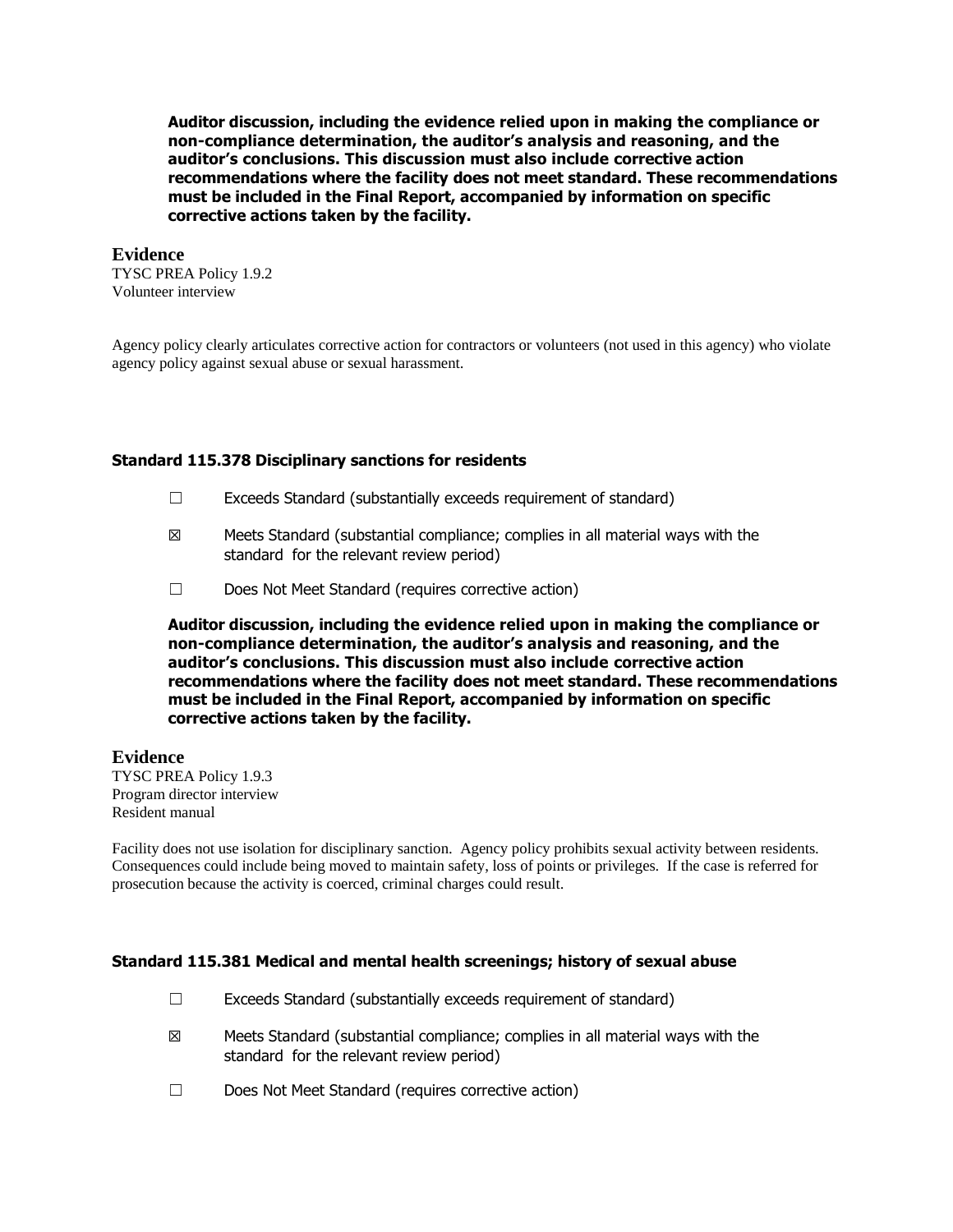### **Evidence**

TYSC PREA Policy 1.7.3 Vulnerability assessment Resident intake file review

The residents of this facility receive medical and mental health treatment in the community. Records not available. Agency policy mirrors standard; there are no medical or mental health providers on staff, so residents referred out to community resources within timeframe required under standard (as part of intake process). Deputy Director of agency is QMHP to fill role should resident request her specifically. Agency is changing policy to implement some additional procedures to ensure process is documented when residents indicate prior victimization or that they were sexual abuse perpetrators pursuant to §115.341 when outside providers provide mental or mental health services.

### **Standard 115.382 Access to emergency medical and mental health services**

- $\Box$  Exceeds Standard (substantially exceeds requirement of standard)
- $\boxtimes$  Meets Standard (substantial compliance; complies in all material ways with the standard for the relevant review period)
- ☐ Does Not Meet Standard (requires corrective action)

**Auditor discussion, including the evidence relied upon in making the compliance or non-compliance determination, the auditor's analysis and reasoning, and the auditor's conclusions. This discussion must also include corrective action recommendations where the facility does not meet standard. These recommendations must be included in the Final Report, accompanied by information on specific corrective actions taken by the facility.**

## **Evidence**

TYSC PREA Policy 1.8.3 QMHP Interview PREA Response Protocol Resident interviews

Facility will use Children's Hospital of Kings Daughters with state of the art CAC and treatment services for all emergency medical and mental health services. Agency policy mirrors standard. All treatment services provided in community. Deputy Director of agency is QMHP to fill role should resident request her specifically. No current residents reported sexual abuse.

### **Standard 115.383 Ongoing medical and mental health care for sexual abuse victims and abusers**

 $\Box$  Exceeds Standard (substantially exceeds requirement of standard)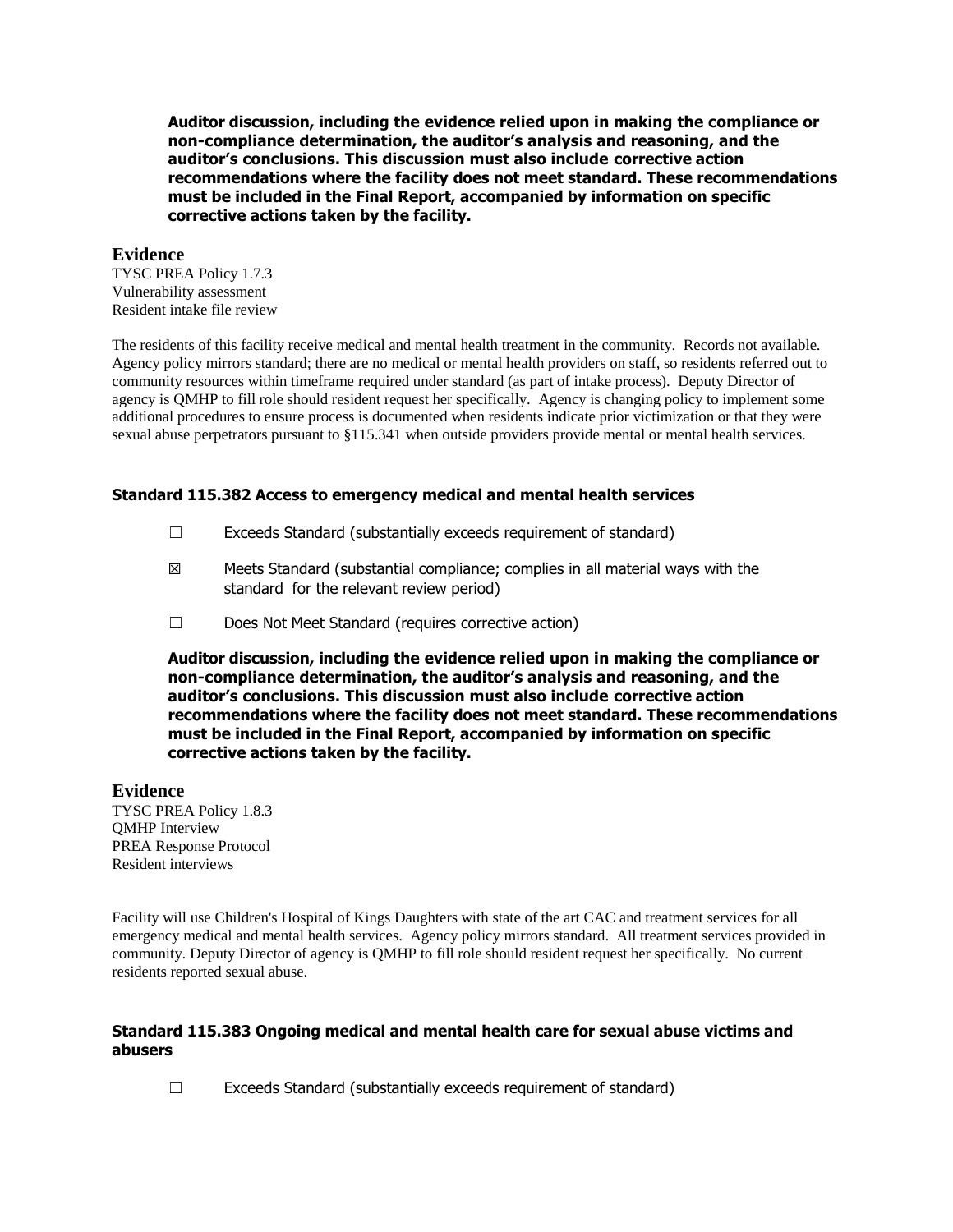- $\boxtimes$  Meets Standard (substantial compliance; complies in all material ways with the standard for the relevant review period)
- ☐ Does Not Meet Standard (requires corrective action)

## **Evidence**

TYSC PREA Policy 1.8.5 Staff interviews Resident interviews

Facility uses local hospital, Children's Hospital of Kings Daughters (CHKD, which has a complete child advocacy center for emergency services; facility then follows treatment plan with community providers. This facility is male only. All treatment is provided by the community at no cost to resident. No current residents reported sexual abuse.

## **Standard 115.386 Sexual abuse incident reviews**

- $\Box$  Exceeds Standard (substantially exceeds requirement of standard)
- ☒ Meets Standard (substantial compliance; complies in all material ways with the standard for the relevant review period)
- ☐ Does Not Meet Standard (requires corrective action)

**Auditor discussion, including the evidence relied upon in making the compliance or non-compliance determination, the auditor's analysis and reasoning, and the auditor's conclusions. This discussion must also include corrective action recommendations where the facility does not meet standard. These recommendations must be included in the Final Report, accompanied by information on specific corrective actions taken by the facility.**

#### **Evidence**

TYSC PREA Policy 1.8.8 Agency head interview

Facility has a review process in place for all incidents and currently uses the same process for PREA incidents. Agency head has recently been invited to join Tidewater Sexual Assault Review Team. Agency's policy now mirrors standard and process of incident review incorporates all required elements of the standard. There have been no sexual abuse incidents to date.

## **Standard 115.387 Data collection**

- ☐ Exceeds Standard (substantially exceeds requirement of standard)
- $\boxtimes$  Meets Standard (substantial compliance; complies in all material ways with the standard for the relevant review period)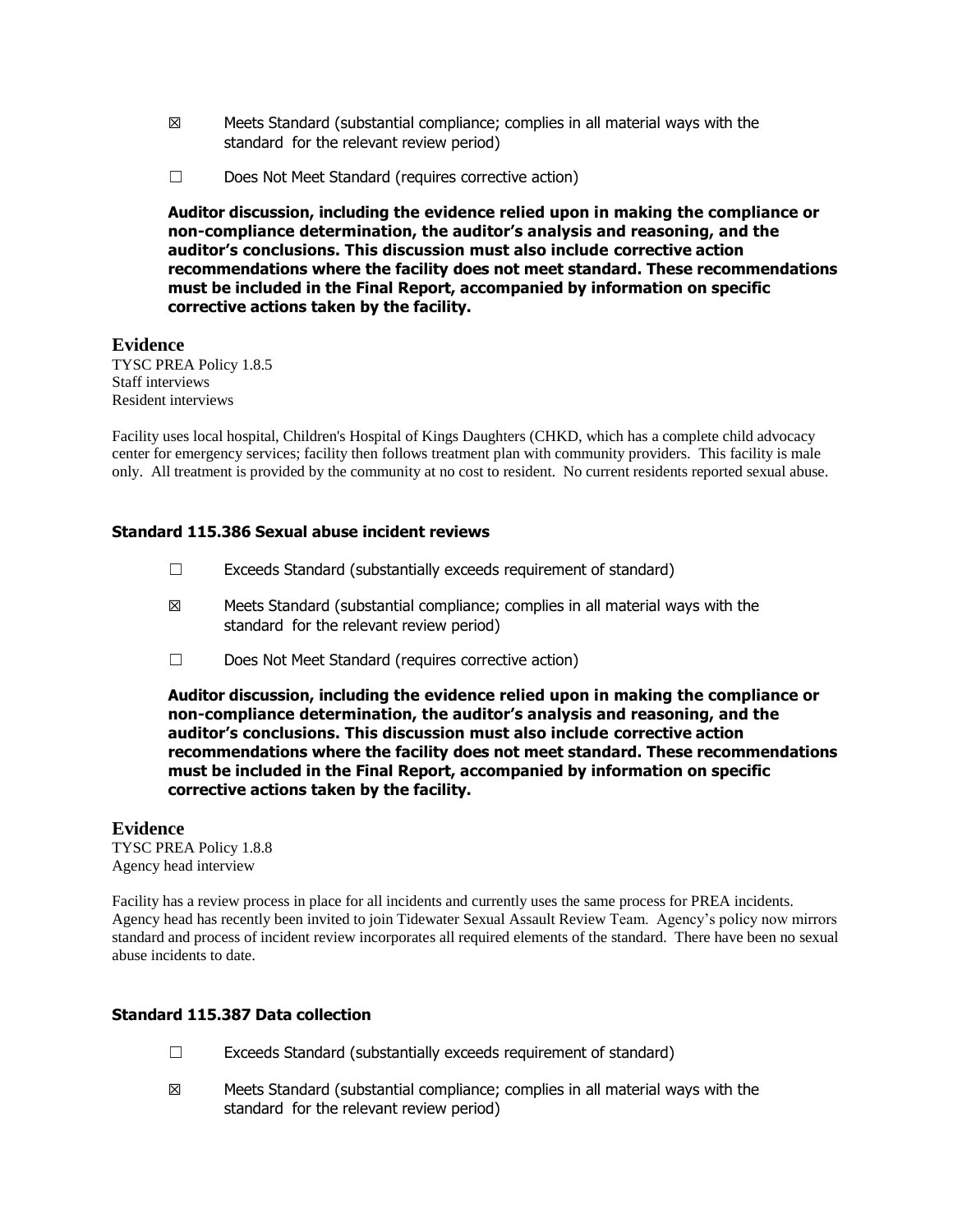☐ Does Not Meet Standard (requires corrective action)

**Auditor discussion, including the evidence relied upon in making the compliance or non-compliance determination, the auditor's analysis and reasoning, and the auditor's conclusions. This discussion must also include corrective action recommendations where the facility does not meet standard. These recommendations must be included in the Final Report, accompanied by information on specific corrective actions taken by the facility.**

#### **Evidence** TYSC PREA Policy 1.10.1 Agency head interview

Facility does not have any incidents to report at this time; PREA policy mirrors the standard.

#### **Standard 115.388 Data review for corrective action**

- ☐ Exceeds Standard (substantially exceeds requirement of standard)
- $\boxtimes$  Meets Standard (substantial compliance; complies in all material ways with the standard for the relevant review period)
- ☐ Does Not Meet Standard (requires corrective action)

**Auditor discussion, including the evidence relied upon in making the compliance or non-compliance determination, the auditor's analysis and reasoning, and the auditor's conclusions. This discussion must also include corrective action recommendations where the facility does not meet standard. These recommendations must be included in the Final Report, accompanied by information on specific corrective actions taken by the facility.**

## **Evidence**

TYSC PREA Policy 1.10.1 Agency head interview

Agency's first report was on the website in July2016. There have been no past or current incidents to report. It was suggested that Tidewater youth Commission expand what is reported on website . The current information reported is very limited.

#### **Standard 115.389 Data storage, publication, and destruction**

- $\Box$  Exceeds Standard (substantially exceeds requirement of standard)
- ☒ Meets Standard (substantial compliance; complies in all material ways with the standard for the relevant review period)
- ☐ Does Not Meet Standard (requires corrective action)